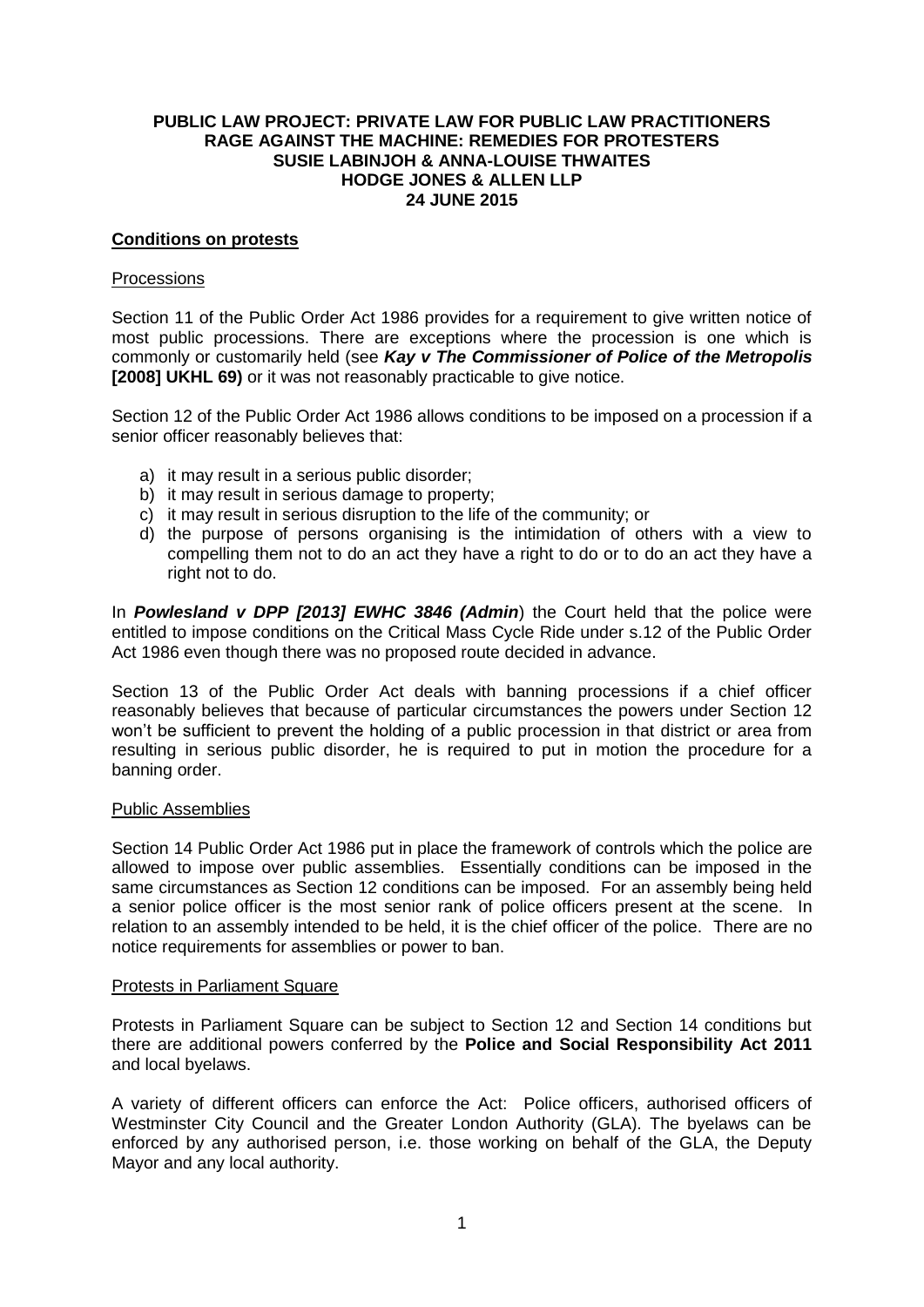The Act sets out prohibited activities within designated areas: Parliament Square Gardens (and the surrounding pathways), Bridge Street, etc. The Act prohibits: the operation of amplified noise equipment without prior authorisation; erecting, keeping erected or using a tent or other structure that is designated or adapted mainly to facilitate sleeping or staying in place for any period, placing or keeping in place or using any sleeping equipment, sleeping bags, mattresses etc. Police or authorised officers can direct individuals to stop using equipment before they arrest. Police officers can seize items and are allowed to use reasonable force to do so. This legislation has been used to confiscate tarpaulin which protesters have been using to sit on.

Under the local byelaws, permission must be obtained from the Mayor to hold an assembly or rally. Attaching a banner or article to trees, railings, fences, statues is prohibited as is collecting money, making a speech, playing a musical instrument, lighting a fire or barbeque and feeding birds. It is also an offence not to leave the area if directed to do so by an authorised person or to obstruct an authorised person. Authorised officers can take the name and address of an individual who has breached the byelaws.

In **R (Gallastegui) v Westminster City Council [2012] EWHC 1123 (Admin)** a peace campaigner and resident of the East pavement of Parliament Square since 2006 challenged the Police and Social Responsibility Act 2011, particularly the sections conferring the powers to stop "prescribed activities" such as using tents (and other structures) to sleep and to seize items used for these prescribed purposes i.e. the tents. Her challenge was on the basis that the Act breached her Article 10 & 11 rights. The Court found that the provisions did not destroy the right of the claimant to freedom of expression, rather they imposed limits on how that freedom could be exercised which were proportionate and lawful.

In recent mass arrests involving protesters such as the Anti-BNP in June 2013, Critical Mass in July 2012, Anti-EDL in September 2013 and Colnbrook, the mass arrests were all due to a breach of the s12 or s14 conditions imposed. In these cases we need to look carefully at what the conditions were, who imposed them and how they were disseminated. For example, in the Anti-EDL protests, the conditions imposed don't appear to have been communicated at any stage to the protesters. So the 160 people kettled and arrested could not have been in knowing breach of the conditions and therefore there are is an issue over the legality of those arrests. In Critical Mass, whilst there were attempts to communicate the conditions at South Bank at the start these were very poorly executed.

# **Misuse of Bail Conditions**

#### Pre-Charge Bail Conditions

Increasingly, where mass arrests are made, those arrested are granted pre-charge bail with stringent bail conditions despite the fact that there are only a small minority, if any, who actually go on to be charged.

In July 2012, on the opening day of the Olympic Games, 182 cyclists were kettled and arrested near the stadium for breaching Section 12 conditions. Conditions had been imposed under Section 12 of the Public Order Act 1986 to prevent serious disruption to the life of the community and the opening ceremony of the Olympic Games. The majority of those arrested were made subject to bail conditions preventing them from:

- 1. entering the London Borough of Newham in possession of a bicycle;
- 2. going within 100 metres of the Olympic venue;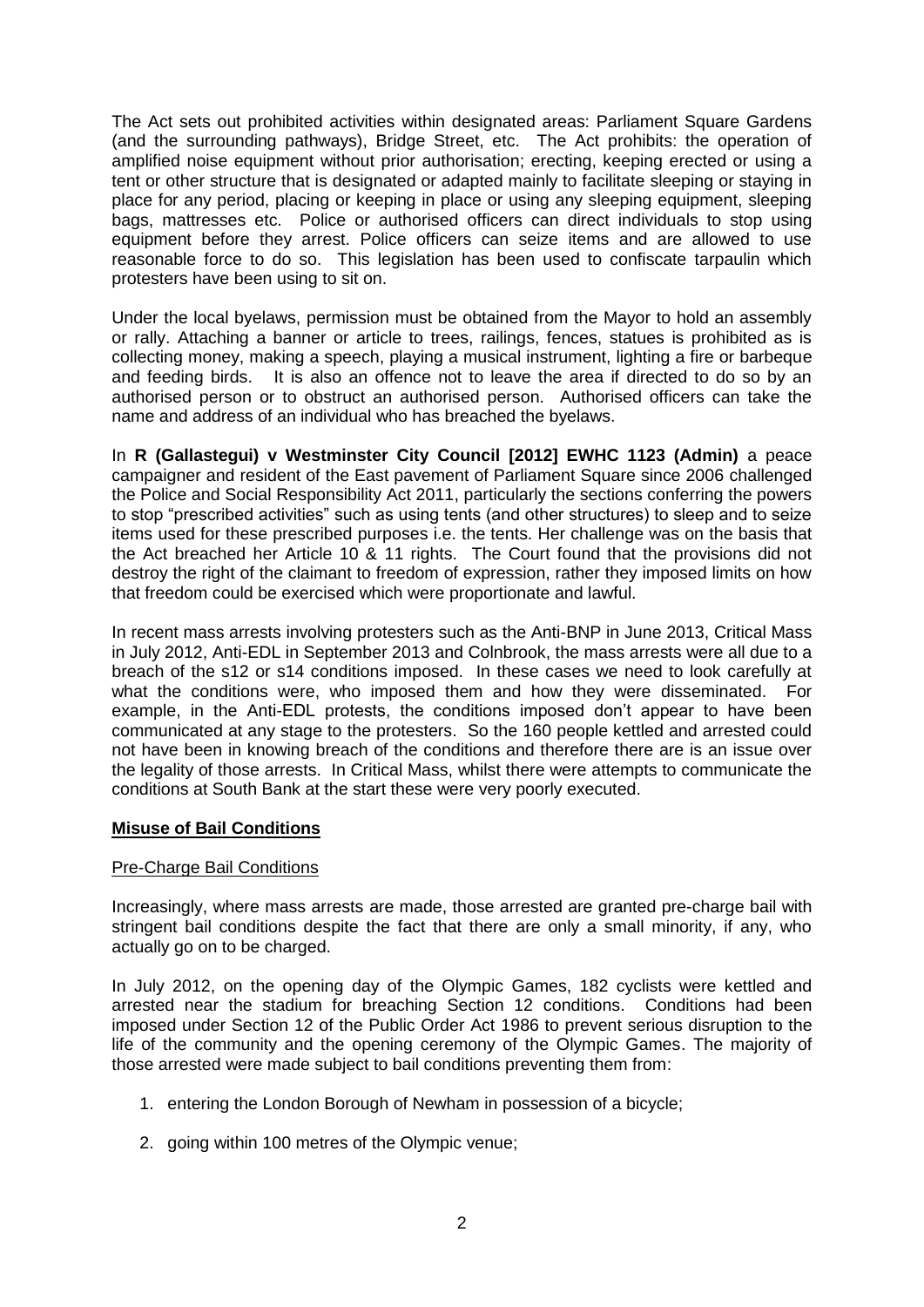- 3. entering any Olympic only carriageway, unless that carriageway is open to all traffic at that specific time;
- 4. taking part in any activity that disrupts the intended or anticipated official activities of the 2012 Olympic Games; and
- 5. obstructing the movement or passage of any Olympic participant between their residence, practice venue or place of work and venues being used for Olympic competition or cultural purposes.

In this way they were prevented for the duration of the Olympics from going anywhere near the games, even though ultimately the majority were not charged with any criminal offence. (It should be noted that 9 of the 182 arrested were prosecuted, 5 of those were convicted with 2 of those convictions overturned on appeal.)

The use of stringent bail conditions imposes serious restrictions on the public lives and freedom of movement of individuals and can cause serious disruption to personal lives. It can also have a profound effect on protest activity. The growing use of strict pre-charge bail conditions in the protest context is a worrying trend and has been condemned by campaign groups and by a UN Special Rapporteur on the rights to freedom of peaceful assembly and of association.

We represented 7 claimants who were arrested for the obstruction of a bailiff contrary to Section 178 of the Town & Country Planning Act (a non-imprisonable offence) at the Dale Farm eviction in 2011. After being interviewed the Claimants were bailed for two months pending a charging decision (in one case, the period was extended) and all given strict bail conditions including a prohibition from entering the entire county of Essex. The bail conditions appear to have been applied indiscriminately to those arrested and released on bail and constituted a serious restriction on the Claimants' freedom of movement and in some cases the right to freedom of expression and/or assembly. As a result, a number were caused particular difficulty such as being prevented from: acting as legal observers; offering practical support to the travellers; from posting meaningful updates on social media; and in the case of one protester, from returning to his address. (He had been living at Dale Farm and did not have an alternative address.)

Protesters can remain on bail for several months under severe restriction. Bearing in mind that these restrictions often apply to large groups of activists, the ability to protest can effectively be removed for a period, as was seen in the protests against the British National Party and English Defence League in 2013. The first of these saw a number of protesters bailed on the condition that they were not to organise or participate in any protests or demonstrations and would not enter Parliament Square, Trafalgar Square, Whitehall or Millbank, while the second saw restrictions on, the 160 or so arrested, engaging in any demonstrations within the M25 where a number of named far-right groups were present.

Protesters can attempt to challenge their bail conditions where they are considered unreasonably wide or strict by directly contacting the police in the first instance or applying to the Magistrates' Court for a variation if this is refused. Many protesters are not aware of this mechanism.

The over-use of strict bail conditions in the protest context suggests that rather than being used in situations where there are genuine reasons to suspect the individual will fail to surrender, commit further offences on bail or interfere with witnesses, they are instead, being used to prevent further participation in protests. This suggests a worrying conflation of protest with criminality.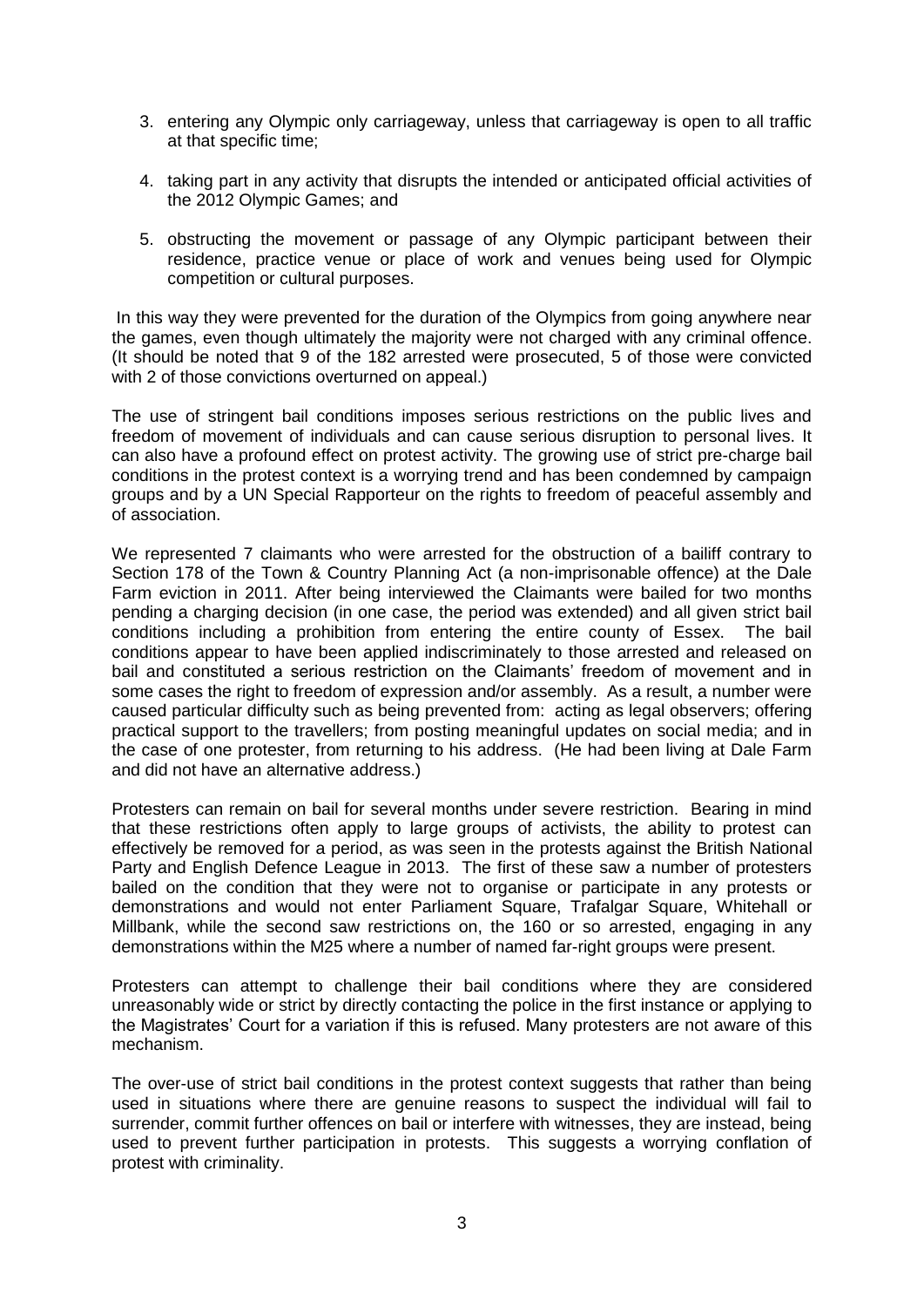#### Remand decisions

In one case bail was refused to a group of protesters, who were protesting about the deportation of Ghanaian asylum seekers, on the basis that they would commit further offences whilst on bail. The protesters had been arrested for breach of Section 14 conditions imposed on the protest and despite this being a non-imprisonable offence and the representations made by their criminal solicitors, bail was refused. The reason for the refusal was that the protesters had been arrested for an imprisonable offence and detention was necessary to prevent the commission of further offences whilst on bail, namely further protests. As part of the justification for this the police recorded that they were aware of a week of demonstrations organised by "No Borders". Again this was used to prevent further participation in protest and is a conflation of protest with criminality.

# **Potential Civil Actions Arising from Arrest**

There are a large number of potential claims open to protesters depending on the specific facts of their case. The most commons causes of action are summarised below: -

### Assault & Battery

Battery is the intentional or reckless use of force following direct contact. It is not necessary for the claimant to sustain physical injury.

Assault does not require physical contact, but the reasonably apprehension that a battery is imminent.

Battery includes the pushing of a protester into a containment/ kettle, handcuffing, physical touching arising from unlawful arrest and/ or an unlawful search, the taking of DNA and fingerprints at the police station, a baton strike, CS/ Pepper spray, water cannons, the use of police dogs or charging at protesters on horses etc.

The use of force will be unlawful if at the time the police were not acting within their powers or the force applied was excessive in all the circumstances.

#### Limitation

Court proceedings must be issued within three years of the assault/ battery.

#### False Imprisonment

The protester must establish on the balance of probabilities that they were detained; this does not tend to be difficult in protest cases as they have been arrested or are in a kettle/ containment.

Once detention has been established, the burden shifts to the Defendant to establish there was lawful authority to detain.

Even if detention is initially lawful, it can become unlawful if the police fail to inform the protester of the reason for their arrest as soon as practicable under s.28 of PACE 1984 or if the detention becomes excessive.

Alternatively, the police may fail to consider the 'necessity test' to arrest under s.24(5) PACE 1984. For example, could the claimant have been street bailed or were they willing to attend the police station voluntarily?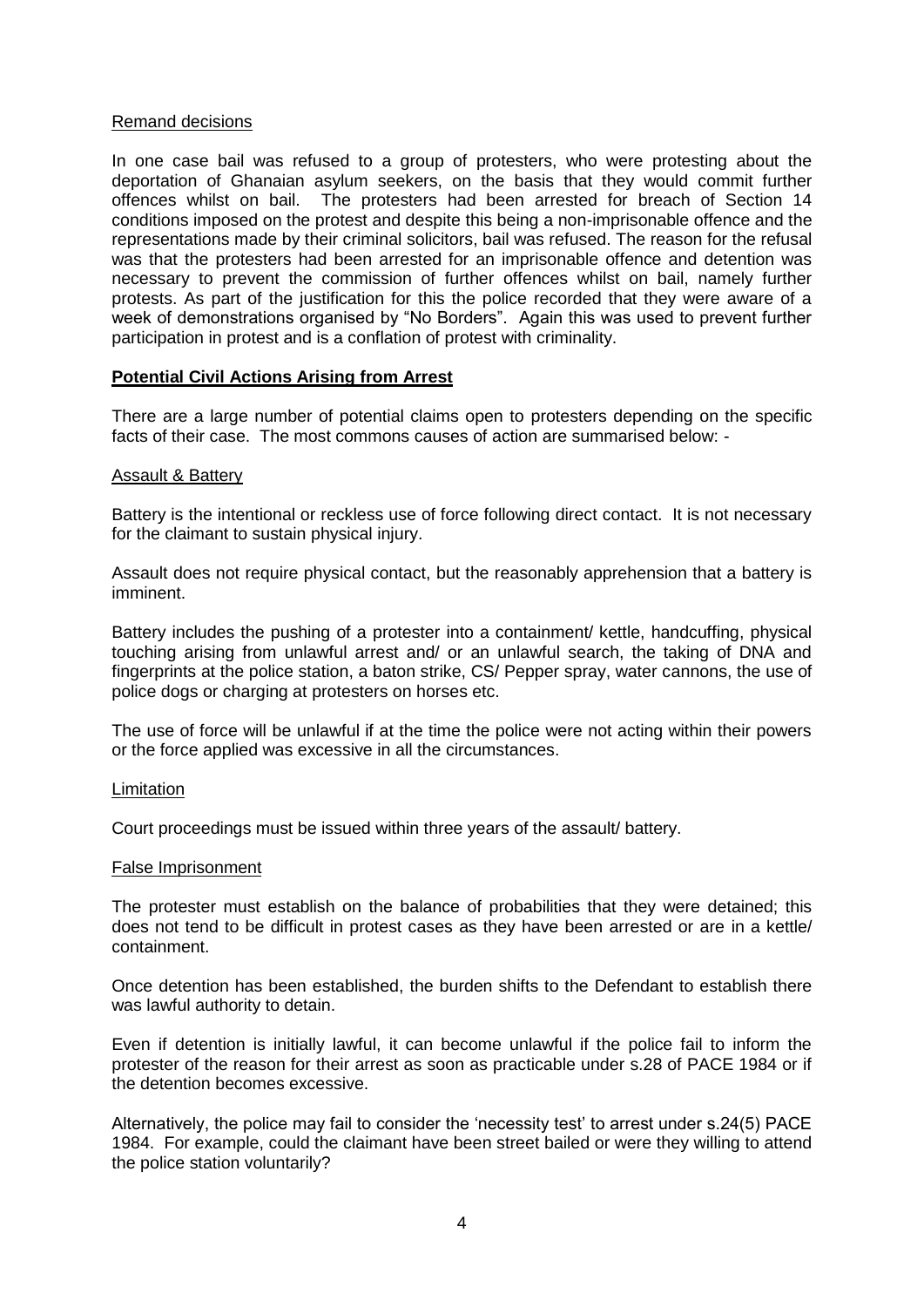## Key Cases

*O'Hara v Chief Constable of the Royal Ulster Constabulary [1997] AC 286, [1997] 2*  **WLR 1, HL** is potentially relevant in protest cases when acting on information provided by senior officers when arresting an alleged suspect/ protester.

*O'Hara* found that the arresting officer had reasonable grounds to arrest and detention was not unlawful. A police officer cannot just follow orders, but he can rely on what he has been told by other officers, and information from other sources (even if it later turns out to be wrong).

**Davidson v Chief Constable of North Wales and another [1994] 2 ALL ER 597:** A third party could be liable for false imprisonment is they directed, procured, directly requested or directly encouraged the arrest. This may be relevant is you have multiple police forces involved with a particular protest.

#### **Limitation**

Court proceedings must be issued within six years, unless there is a personal injury (i.e. psychiatric claim) then limitation reduces to three years.

#### Malicious Prosecution

To succeed in a malicious prosecution claim, a protester will have to show that: -

- the police brought a claim maliciously (this can include in bad faith):
- without reasonable and probable cause; &
- Court proceedings concluded in their favour (i.e. discontinued, acquitted etc);
- Damage or loss suffered.

#### Key Recent Case

*Copeland v Commissioner of Police of the Metropolis [2014] EWCA Civ 1014* was an important recent ruling on the identity of the appropriate prosecutor in a malicious prosecution claim. The court considered the correct test was whether they were '*instrumental in the bringing of the prosecution.'*

#### **Limitation**

Court proceedings must be issued within six years following the conclusion of proceedings in the claimant's favour, unless there is a personal injury (i.e. psychiatric claim) then limitation reduces to three years.

#### Misfeasance in Public Office

This often overlaps with malicious prosecution claims, but ultimately it depends on the circumstances of the case.

*In Three Rivers DC v Bank of England (No 3) [2003] 2 AC 1 HL,* the House of Lords clarified the elements required to establish misfeasance in public office: -

> Conduct must be that of a public officer, exercising power in that capacity; this is not normally difficult to establish in actions against the police;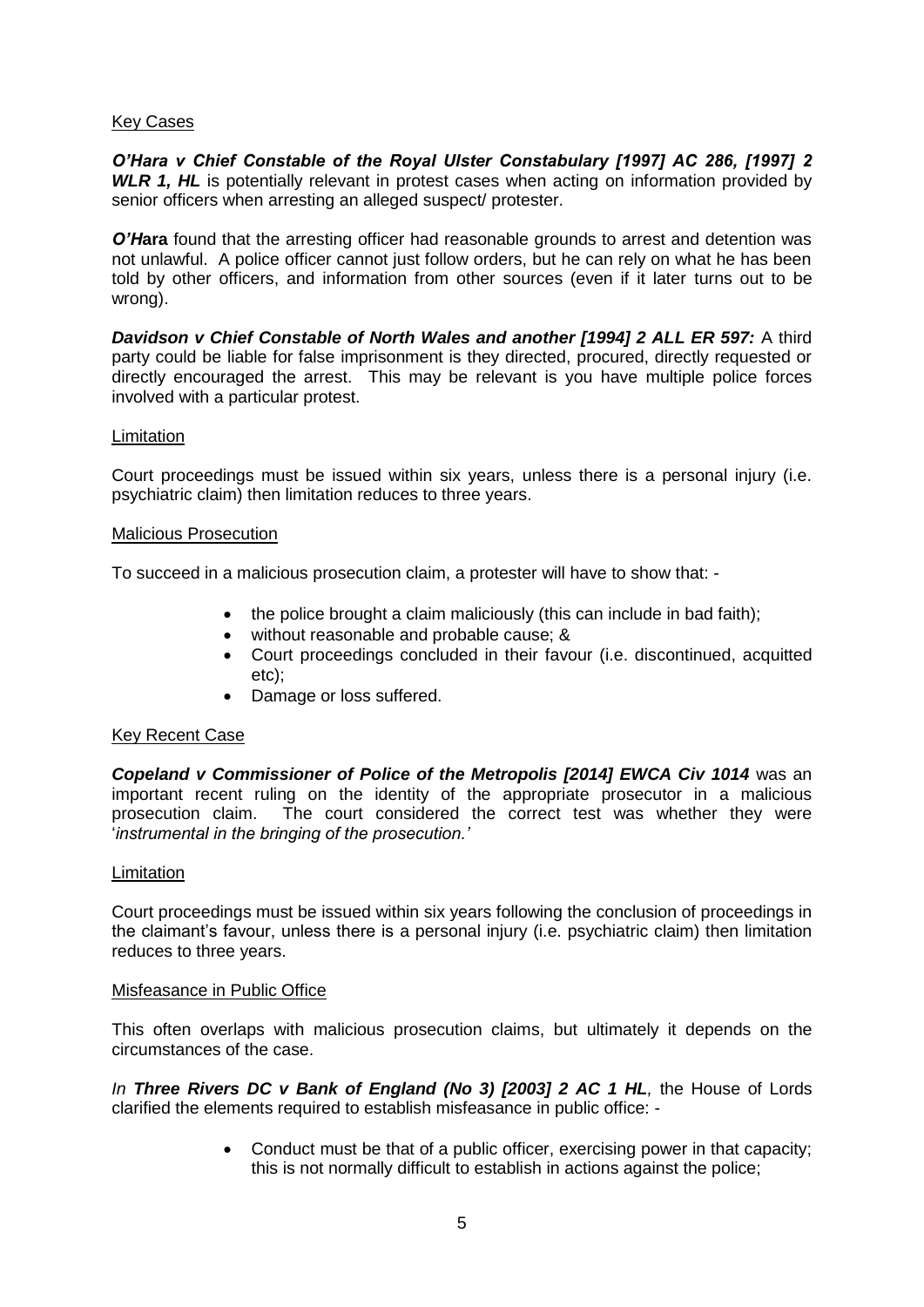- The officer either intended to injure the claimant by their acts or knowingly or recklessly acted beyond their powers;
- Caused damage to the claimant;
- In the circumstances where they should have known the act would probably cause damage of this kind.

### **Limitation**

Court proceedings must be issued within six years, unless there is a personal injury (i.e. psychiatric claim) then limitation reduces to three years.

Claims under the Human Rights Act 1998 for breaches of the European Convention on Human Rights 1998

#### Article 3 ECHR:

Article 3 ECHR is an absolute right and states:

*"No one shall be subjected to torture or to inhuman or degrading treatment or punishment."*

There is potential overlap with assault and there is a high threshold to establish an Article 3 ECHR claim. For example, tasering is likely to reach the Article 3 ECHR threshold and possibly conditions of imprisonment.

#### Article 5 ECHR: The right to liberty and security of person

Article 5 ECHR is an absolute right and states:

- *(1) Everyone has the right to liberty and security of person. No one shall be deprived of his liberty save in the following cases and in accordance with the procedures prescribed by law:*
- *(a) the lawful detention of a person after conviction by a competent court*
- *(b) the lawful arrest or detention of a person for non-compliance with the lawful order of a court or in order to secure the fulfilment of any obligation prescribed by law*
- *(c) the lawful arrest or detention of a person effected for the purpose of bringing him before the competent legal authority on reasonable suspicion of having committed an offence or when it is reasonably considered necessary to prevent his committing an offence or fleeing after having done so*
- *(d) the detention of a minor by lawful order for the purpose of educational supervision or his lawful detention for the purpose of bringing him before the competent legal authority*
- *(e) the lawful detention of persons for the prevention of the spreading of infectious diseases, of persons of unsound mind, alcoholics or drug addicts or vagrants*
- *(f) the lawful arrest or detention of a person to prevent his effecting an unauthorised entry into the country or of a person against whom action is being taken with a view to deportation or extradition.*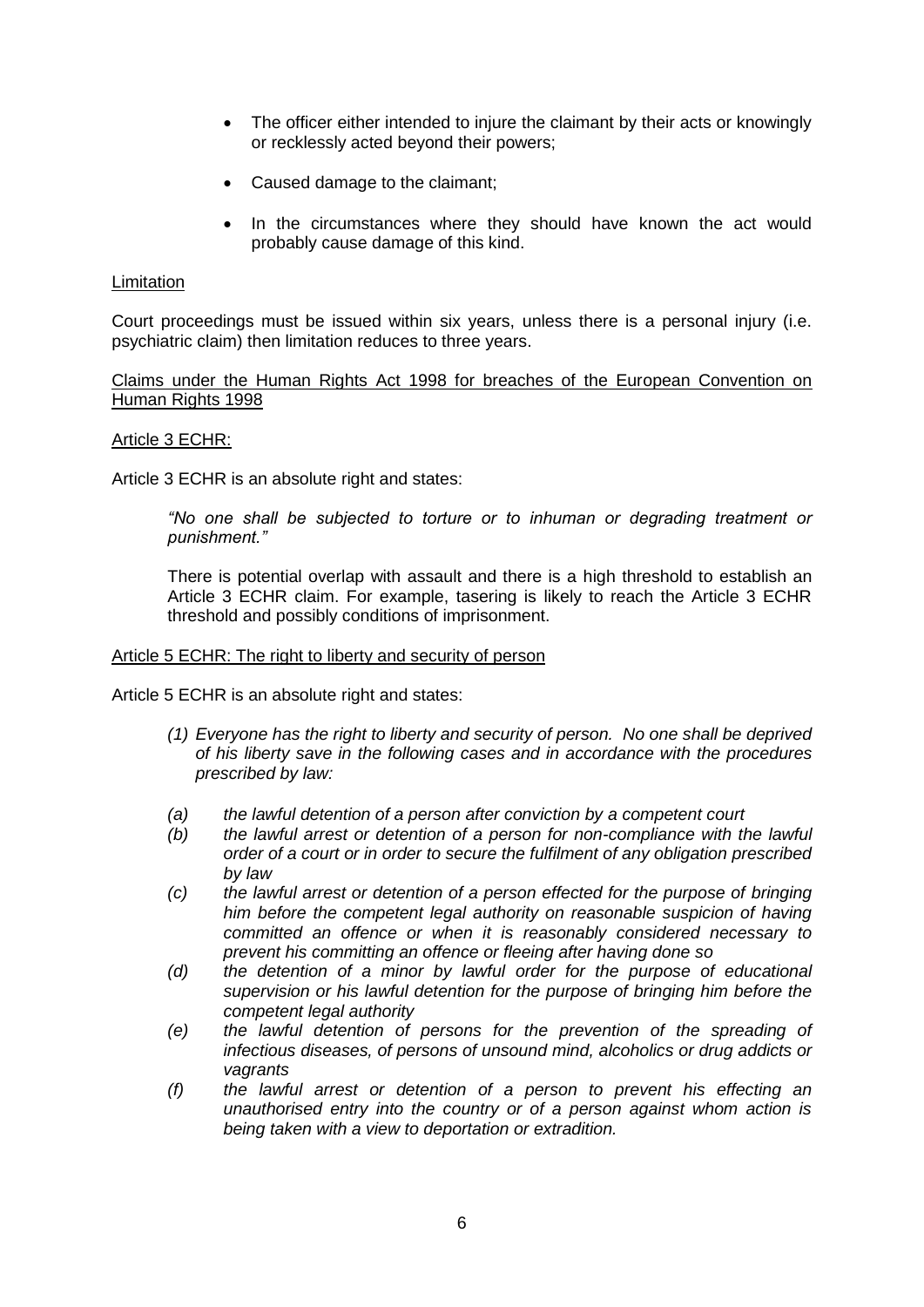- *(2) Everyone who is arrested shall be informed promptly, in a language which he understands, of the reasons for his arrest and of any charge against him.*
- *(3) Everyone arrested or detained in accordance with the provisions of paragraph 1(c) of this Article shall be brought promptly before a judge or other officer authorised by law to exercise judicial power and shall be entitled to trial within a reasonable time or to release pending trial. Release may be conditioned by guarantees to appear for trial.*
- *(4) Everyone who is deprived of his liberty by arrest or detention shall be entitled to take proceedings by which the lawfulness of his detention shall be decided speedily by a court and his release ordered if the detention is not lawful.*
- *(5) Everyone who has been the victim of arrest or detention in contravention of the provisions of this Article shall have an enforceable right to compensation.*

Article 5 ECHR often overlaps with false imprisonment, although may cover factual scenarios not previously tested or considered under common law. Article 5 ECHR is particularly relevant to kettling/ containment cases.

### Article 8 ECHR: The right to respect for private and family life

Article 8 ECHR is a qualified right and states: -

- *(1) Everyone has the right to respect for his private and family life, his home and his correspondence.*
- *(2) There shall be no interference by a public authority with the exercise of this right except such as is in accordance with the law and is necessary in a democratic society in the interests of national security, public safety or the economic well*being of the country, for the prevention of disorder or crime, for the protection of *health or morals, or for the protection of the rights and freedoms of others.*

Article 8 ECHR overlaps with conditions of imprisonment, the Data Protection Act 1998 and retention of data.

#### Article 10 ECHR: Freedom of Expression

Article 10 ECHR is a qualified right and states: -

- *(1) Everyone has the right to freedom of expression. This right shall include freedom to hold opinions and to receive and impart information and ideas without interference by public authority and regardless of frontiers. This Article shall not prevent States from requiring the licensing of broadcasting, television or cinema enterprises.*
- *(2) The exercise of these freedoms, since it carries with it duties and responsibilities, may be subject to such formalities, conditions, restrictions or penalties as are prescribed by law and are necessary in a democratic society, in the interests of national security, territorial integrity or public safety, for the prevention of disorder or crime, for the protection of health or morals, for the protection of the reputation or rights of others, for preventing the disclosure of information received in confidence, or for maintaining the authority and impartiality of the judiciary.*

#### Article 11: Right to Freedom of Assembly and Association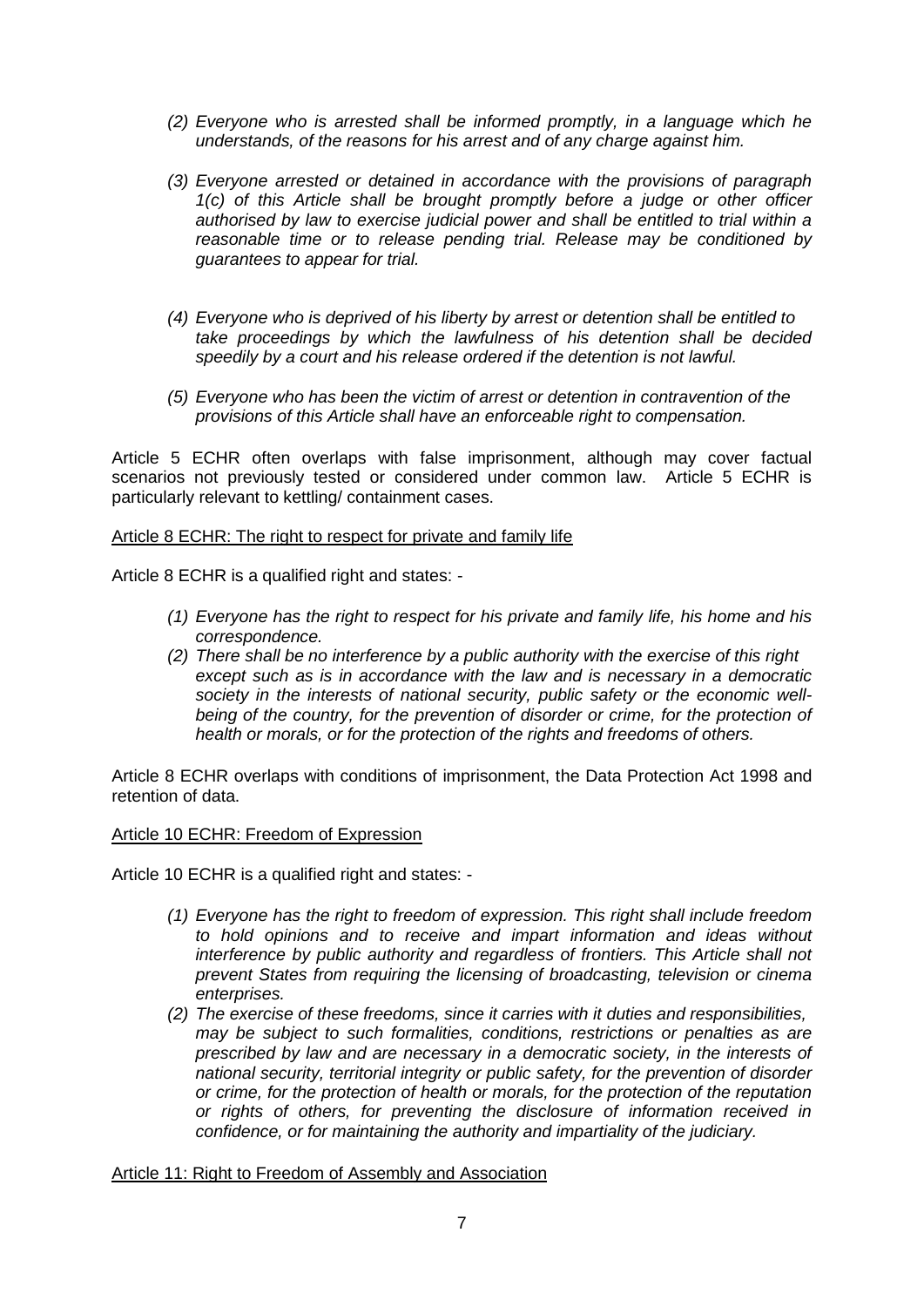Article 11 ECHR is a qualified right and states: -

- *(1) Everyone has the right to freedom of peaceful assembly and to freedom of association with others, including the right to form and to join trade unions for the protection of his interests.*
- *(2) No restrictions shall be placed on the exercise of these rights other than such as are prescribed by law and are necessary in a democratic society in the interests of national security or public safety, for the prevention of disorder or crime, for the protection of health or morals or for the protection of the rights and freedoms of others. This Article shall not prevent the imposition of lawful restrictions on the exercise of these rights by members of the armed forces, or the police, or of the administration of the State.*

# **Limitation**

Under section 7 of the Human Rights Act 1998, a claim should be brought within one year or such longer period as the court considers equitable having regard to all the circumstances.

# Relevant Considerations

- The interplay and developments of ECHR and domestic law.
- Traditionally domestic compensation awards tend to be higher than under the HRA.
- There is a possibility of claiming aggravated and exemplary damages in assault, false imprisonment, malicious prosecution & misfeasance claims.
- Under the HRA, there is a possibility of a declaration of incompatibility.

### **Judicial Review v Private Law Claims**

The decision whether to challenge a decision by way of judicial review or private law proceedings is not always easy. The advantages of judicial review are that it is quicker and cheaper. The disadvantage, however, is that the claimants ordinarily have to accept the defendants' account, so it is unsuited to cases where there is significant factual dispute. In the case of *Sher v the Chief Constable of Greater Manchester and Others* **[2010] EWHC 1859 (Admin**) it was said that the JR process did not ordinarily involve any crossexamination or fact finding at all. Increasingly, protesters have been favouring judicial review over private law claims because they are more interested in bringing about a change in policing tactics than in obtaining declarations and/or compensation.

The case of *R* (Hicks) v The Commissioner of Police of the Metropolis [2014] EWCA **Civ 3** was brought by way of JR but equally could have been brought in private law proceedings. The Claimants had been pre-emptively arrested on the day of the royal wedding to prevent anticipated breaches of the peace. It was accepted that in the case of the majority of these claimants that they would not themselves act violently but rather their actions would provoke others to commit violence against them. The Divisional Court dismissed their claim for judicial review and the majority of claimants appealed but were granted permission in respect of one ground only, namely whether their arrests and detention had been compatible with ECHR Article 5. Ultimately the Court of Appeal found against them.

Contrast that with the case of *Ahmadi v The Commissioner of Police for the Metropolis***.**  This was a case which arose out of similar circumstances. Mr Ahmadi was in Soho whilst on his way to a Republican tea party on the day of the Royal Wedding. Following a Section 60 CJPOA search, he was arrested. He was wearing a T-shirt with the question "Are the royal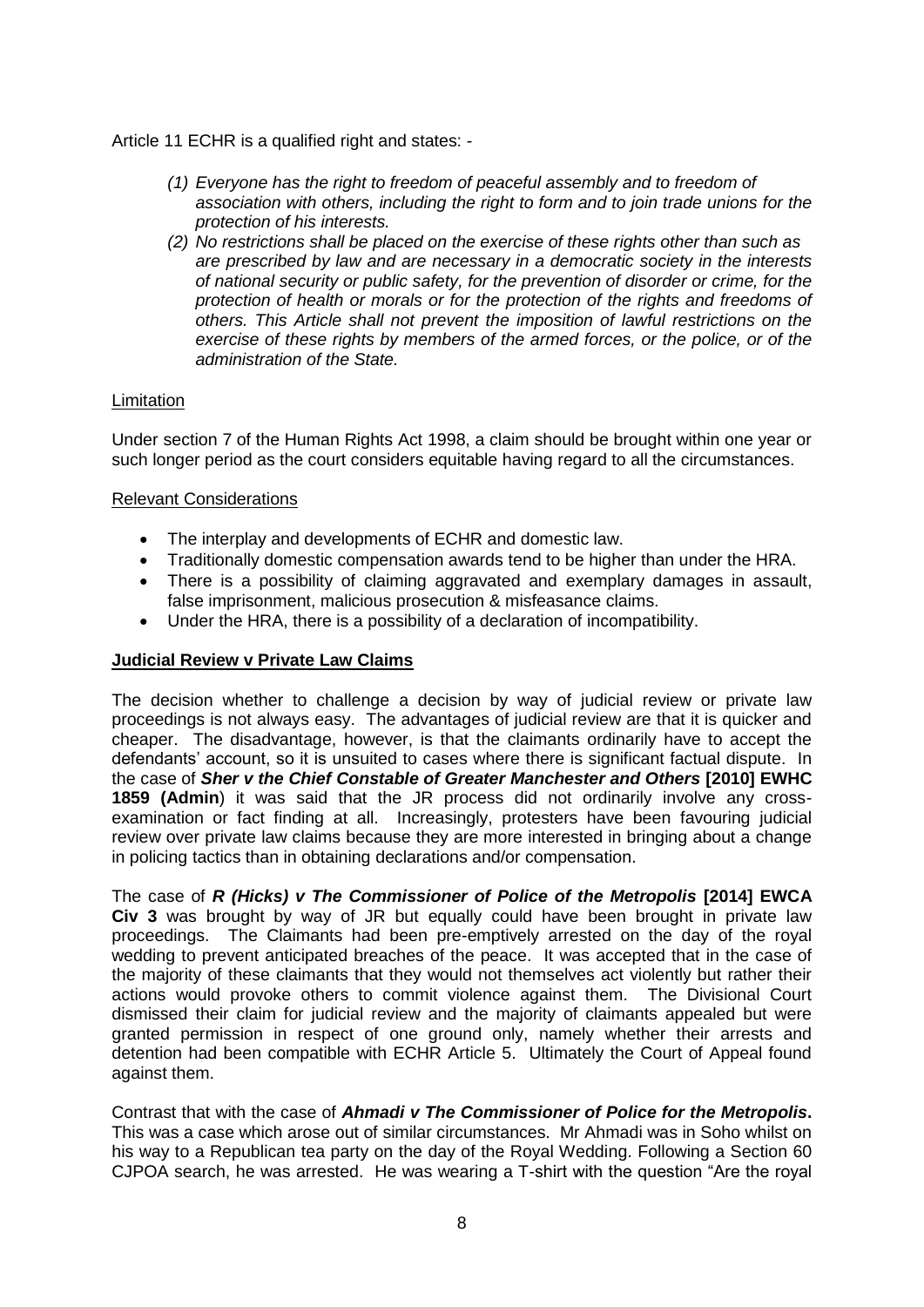family better than yours?" He was also wearing a comedic half-face cat mask with whiskers. He was arrested to prevent anticipated breaches of the peace and detained for three hours. He brought a private law claim for technical assault, i.e. the handcuffing, false imprisonment and breaches of Articles 10 & 11 of ECHR on the basis that there were no reasonable grounds to suspect he was about to commit breaches of the peace or provoke breaches of the peace and therefore his arrest was unlawful. The case settled post issue but prior to service of Particulars of Claim for £5,000.

In the case of *R* **(***Pearce & Golsirat) v the Commissioner of Police of the Metropolis*, the claimants were arrested on the day before the royal wedding in squats in Camberwell. The police had obtained search warrants for the squats on the basis of intelligence relating to suspected stolen goods. The timing of the execution of the warrants was influenced by concern to prevent disruption of the royal wedding. It was accepted by all parties that the police did not have royal wedding related intelligence to justify entering the squats. The issue was whether prevention of disruption was a dominant or collateral purpose in executing the warrants. Whilst the Divisional Court found that the police were motivated by avoiding disruption to the royal wedding, in their view this did not render the execution of the warrant for a different purpose unlawful. The claimants appealed and their appeal was dismissed.

By contrast, two claimants brought private law actions arising out of the same circumstances. Their claims were for technical assault, false imprisonment and breaches of Articles 8, 10 & 11 ECHR. The claims settled post issue prior to service of proceedings for £7,750 each.

These cases illustrate that the Courts are reluctant to interfere with operational policing decisions in the context of public order and this ought to be a consideration when deciding which process to use.

# **Kettling**

In January 2012 the Court of Appeal overturned the decision of the Divisional Court in *R (on the application of Moos) v Commissioner of Police for the Metropolis* **[2012] EWCA Civ 12** and upheld the police containment of protesters at Climate Camp during the G20 demonstrations in 2009. The court confirmed that the role of the courts in scrutinising police actions of this nature is not to reach its own view on the imminence of the anticipated breach of the peace, but to assess whether, in light of what the officer directing the containment knew and perceived at the time, it was reasonable to fear an imminent breach of the peace.

This was followed in March 2012 by the decision of the European Court of Human Rights *Austin & Ors v UK* **[2012] ECHR 459.** The ECHR agreed with the House of Lords that the use of "kettling" or "containment" does not constitute a deprivation of liberty for the purposes of Art 5 provided its use is "*unavoidable as a result of circumstances beyond the control of the authorities...necessary to avert a real risk of serious injury or damage and...kept to the minimum required for that purpose".*

On a more positive note in *Mengesha v Commissioner of Police for the Metropolis [2013] EWHC 1965 (Admin)* the claimant law graduate attended a public sector trade union march and was lawfully contained by the police as a result of a perceived risk of an imminent breach of the peace. She was also subjected to a lawful search pursuant to s.60 CJPOA 1994. However, the police determined that a controlled and disciplined release from containment should take place and that those being released would be filmed and asked to provide their name, address and date of birth. The claimant queried what police power was relied upon authorising the police to film and request such details, but those questions were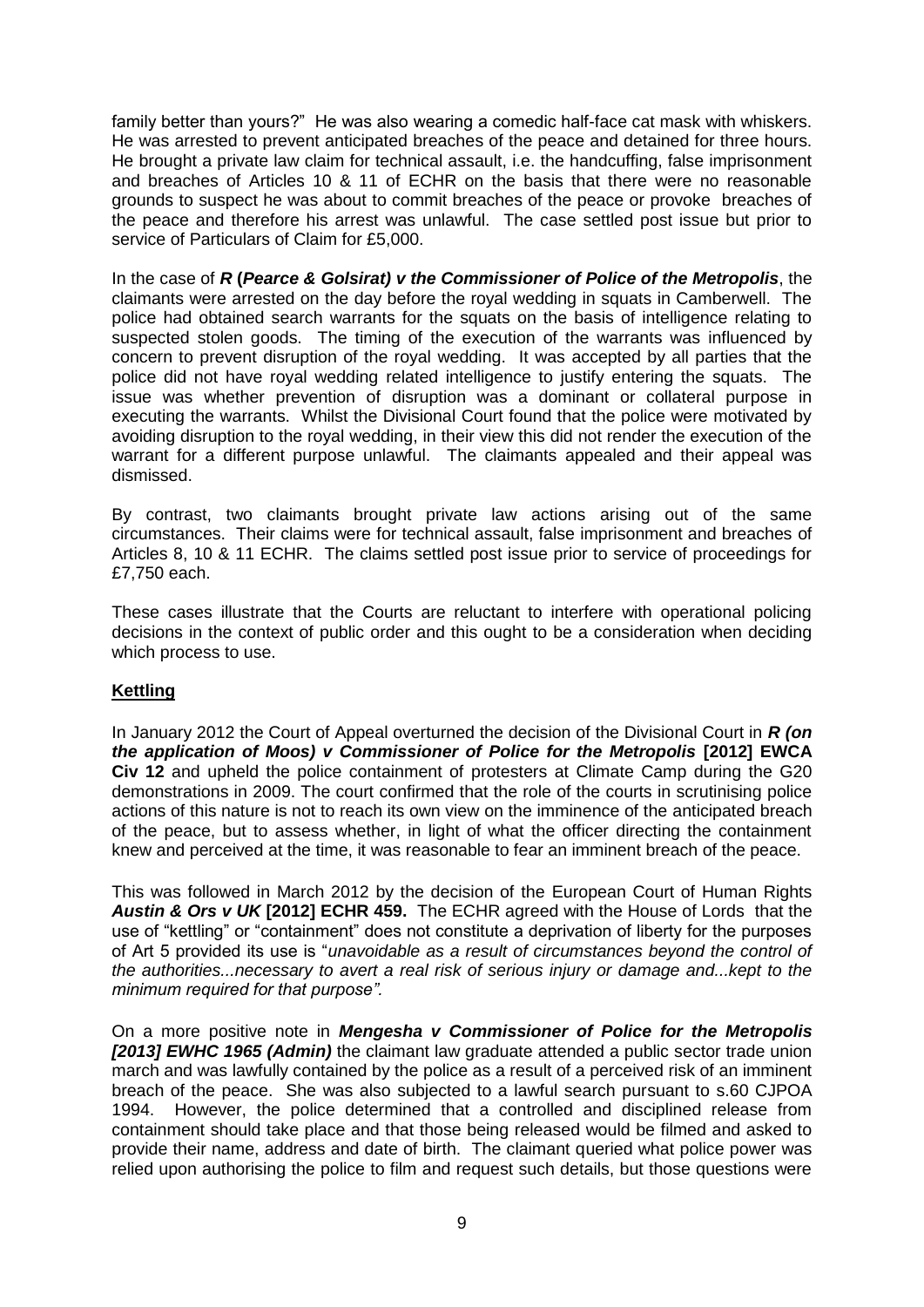not answered until after she had been filmed and had given her details. The claimant brought judicial review proceedings. By the time of the JR hearing the Defendant accepted that he police had no such powers but alleged that the protesters had not been required to provide the information, only asked to volunteer it. This was strongly contested by the claimant.

The Divisional Court, granted the application for judicial review. The Court held that it had not been lawful for the police to maintain the containment for the purposes of obtaining identification, whether by questioning or by filming, and that, on the facts of the case, the Claimant had not submitted to the process of identification voluntarily. The taking and retention of images and personal details had not been in accordance with the law and, given that the police has no power to obtain the data in the first place, its retention was equally unlawful. A further ground of illegality was that the defendant has no published policy for the retention of personal data in such circumstances. This case is a useful reminder that the police use of cordons is a serious interference with individual rights and should be scrutinised with care.

# **Data Retention**

# DNA & Fingerprints

The Protection of Freedoms Act 2012 introduced a new regime governing the retention of biometric data (fingerprints and DNA). The Act came about as a consequence of **S** *& Marper v the UK [2008] ECHR 1581*.

The Marper case involved two claimants who went to court to get their DNA destroyed, and their records removed from the relevant databases. One was a juvenile who was charged with attempted robbery but acquitted. He was aged 11 when he was arrested. The other was an adult, Michael Marper, who was charged with harassment but whose case did not go to court as the charges were dropped.

The ECHR found that there had been a violation of Article 8 ECHR, stating:

"*In conclusion, the Court finds that the blanket and indiscriminate nature of the powers of retention of the fingerprints, cellular samples and DNA profiles of persons suspected but not convicted of offences, as applied in the case of the present applicants, fails to strike a fair balance between the competing public and private interests and that the respondent State*  has overstepped any acceptable margin of appreciation in this regard. Accordingly, the *retention at issue constitutes a disproportionate interference with the applicants' right to respect for private life and cannot be regarded as necessary in a democratic society*"

Section 4 of the Protection of Freedoms Act inserts a new Section 63H into PACE which deals with those who are arrested or charged but not convicted of a minor offence. (Most of the offences which protesters are arrested for are minor offences). When a person is arrested or charged with a minor offence their DNA and fingerprints are automatically deleted on conclusion of the proceedings.

Those arrested but not charged with a qualifying offence, i.e. serious offences, will also have their biometric data deleted automatically unless the force applies to the Biometrics Commissioner for retention of that material for three years. In those circumstances, the individual can make representations to the Biometrics Commissioner for deletion.

This leaves two situations in which applications for early deletion of data can be made. The first is where biometric data is held and a person (with no convictions) is given a penalty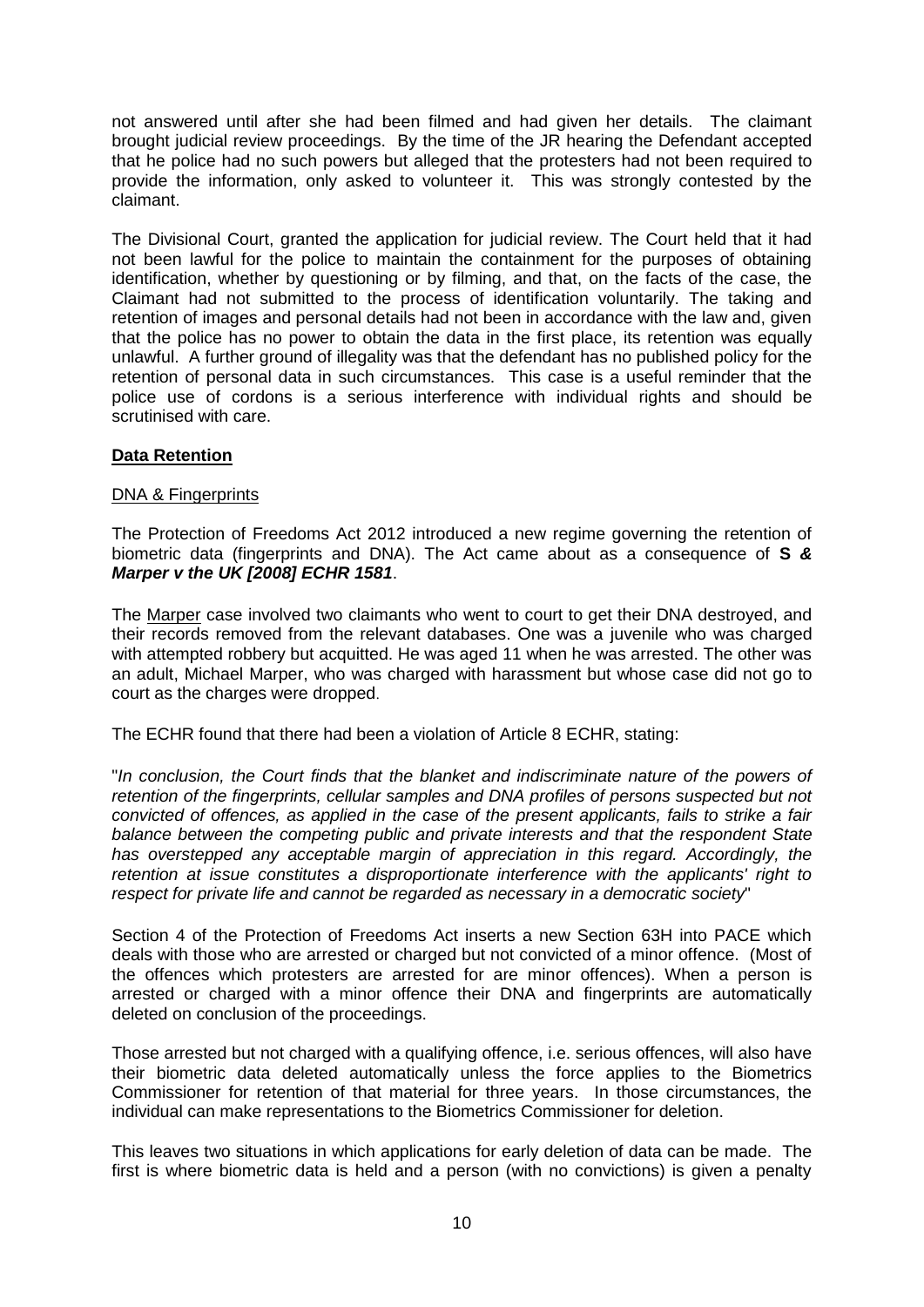notice for disorder (which is not a conviction under PACE). Second is where material is held from a person arrested and charged with a qualifying offence and the application for early deletion is made within the normal three year period for retaining that data. Grounds for deletion in these circumstances are difficult to establish. (See National Police Chiefs' Council - Deletion of Records from National Police Systems - Annex A)

## Photographs and PNC Records

The retention of custody photographs and entries on the police national computer are not covered by the Protection of Freedoms Act 2012. However, there is a record deletion process and individuals can apply to chief officers.

Ordinarily PNC records are retained until a person is deemed to have reached 100 years of age. However, chief officers can exercise their discretion in exceptional circumstances to delete conviction records as well as any event history owned by them on the PNC, but only where grounds for doing so have been examined and agreed. Individuals who are clearly not linked to any crime must evidence their grounds for making an application. There are a list of grounds in the guidance on this issue that chief officers are obliged to consider. However, the list is indicative and allows chief officers to exercise professional judgment in deciding whether the early deletion of the PNC record is reasonable based on all the information available.

In *R* (on the application of RMC and FJ) v Metropolitan Police Commissioner and *others* **[2012] EWHC 1681 (Admin)** the Court held that it was disproportionate for the Metropolitan Police to retain photographs taken on arrest in the police station for long periods of time (at least six years before a review) in cases where the individual was subsequently not charged and/or not convicted of any offence. The Defendant had argued that it was applying a code of practice and guidance drawn up by the Home Office for the management of information by the police. But the court declared that approach was incompatible with the claimants' rights to respect for private life pursuant to the ECHR, Article 8. However, it did not order that the photographs be destroyed on the basis that the Defendant said it was revising the policy, but the Court made it clear that a new policy would be expected within months rather than years.

#### Other police databases

On 4 March 2015, the Supreme Court handed down judgment in *R (Catt) v Commissioner of Police of the Metropolis and ACPO and R (T) v Commissioner of Police of the Metropolis*, two linked appeals concerning the police's retention of data.

Mr Catt is a 91 year old man of good character who had been active in the peace movement since 1948 and had been a regular attender at public demonstrations. The police had retained information about him in a large number of intelligence reports held on the police national special branch intelligence system database about political protests he had attended. In Ms T's case the information challenged was a copy of a letter that was sent to Ms T informing her that an allegation of harassment had been made against her by a neighbour along with the record of the police investigation.

The issue in both appeals was whether the retention of the information breached the Respondent's rights to respect for private life under Article 8 of the European Convention on Human Rights. The Court of Appeal had found a breach in both cases, holding that the retention of the data was a disproportionate interference with the right protected by Article 8.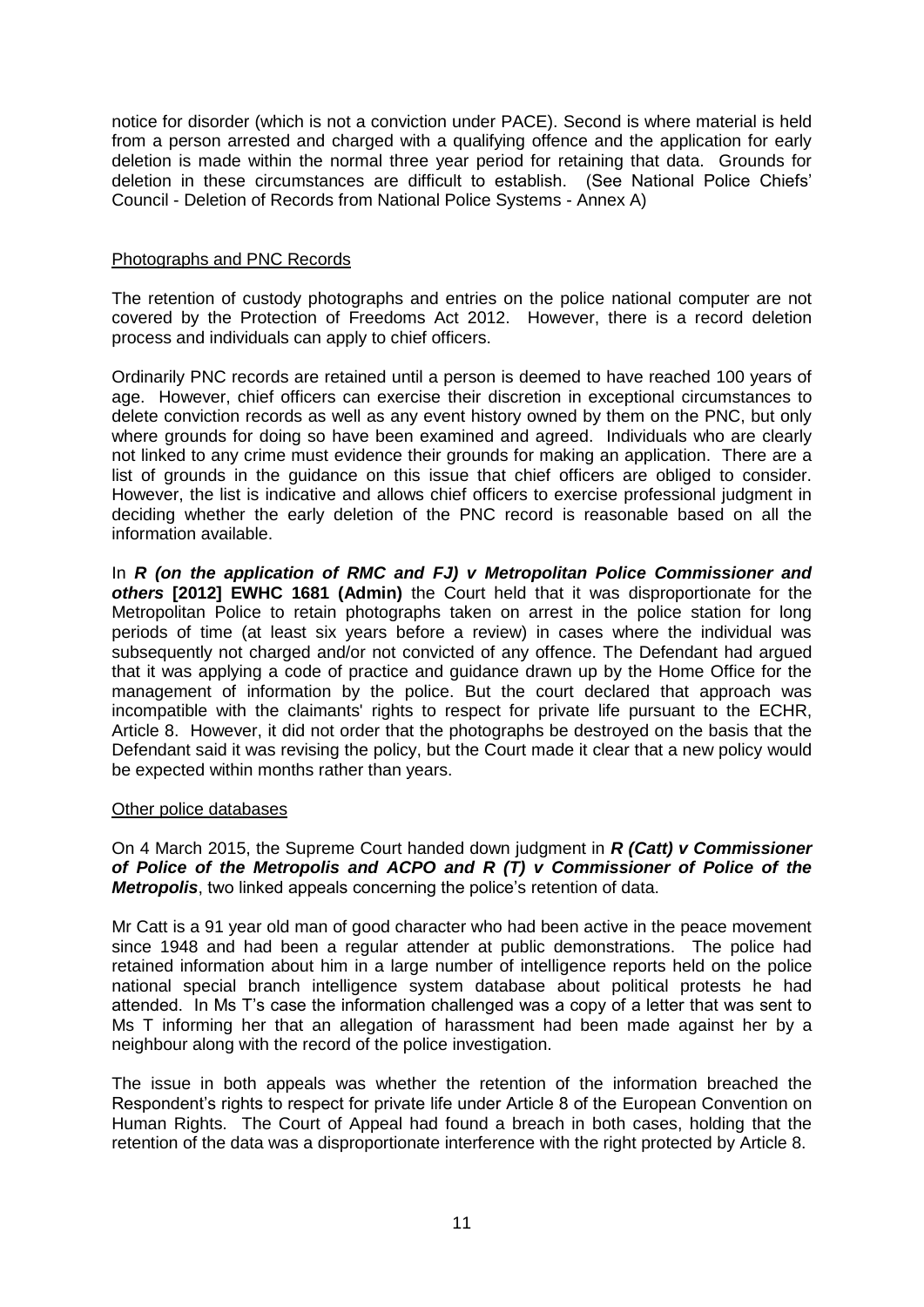The Supreme Court found that the state's systematic collection and storage of data about an individual in retrievable form is an interference with the individual's right to respect for private life and must be justified under Article 8(2). The Court went on to find that the legal regime governing the police's retention of data satisfied the legality requirement of Article 8 and thus is compatible with the Convention. Therefore, there was no breach of either Mr Catt's or Ms T's rights and the appeals were allowed. (Mr Catt has stated he is planning to appeal to the ECHR).

It was suggested by Lord Sumption who gave the lead judgment (at paras 14, 34 & 45) that the way to challenge information held is by way of a subject access request and then to raise objections with the Information Commissioner. We are yet to see whether this will prove to be an adequate remedy.

As a consequence of **Catt** (not to mention the activities of Red Watch) many protest groups have been promoting the use of face coverings to thwart data collection. The Defendant in **Catt** suggested that he could cover his face to prevent his identity being known. However, although it is not unlawful to use face coverings (unless there is a s60AA CJPOA 1994 authorisation in force), it can have unintended consequences. The DPP's guidance for prosecutors, used for example in the Fortnum's mass arrest for aggravated trespass, included face coverings as a reason to prosecute. In addition in **Hicks** (Royal Wedding Case) the Court accepted that make up and costumes which concealed identities were factors which supported the reasonableness of the police's apprehension of an intention to commit breach of the peace.

# **Practicalities**

- Group Litigation Order (Part 19.11 CPR) v normal court case management powers?
- How to test the generic/ common themes in the cases? Lead Claimants?
- Funding LAA still available, but Conditional Fee Agreements increasingly difficult to secure with After the Event Insurance following Jackson Reforms on 1 April 2013. Furthermore, premiums are now deductible from compensation rather than recoverable from the Defendant;
- Since 1 April 2013 the new proportionality test under CPR 44.
- Cost Case Management.

# **Police Complaints**

A police complaint can be made against anyone employed by the police force whether a police officer or a member of staff

# Relevant Legislation

Key legislation linked with police complaints includes:

- Police Reform Act 2002
- Police (Conduct) Regulations 2008/2864
- Police Reform & Social Responsibility Act 2011
- Police (Conduct) Regulations 2012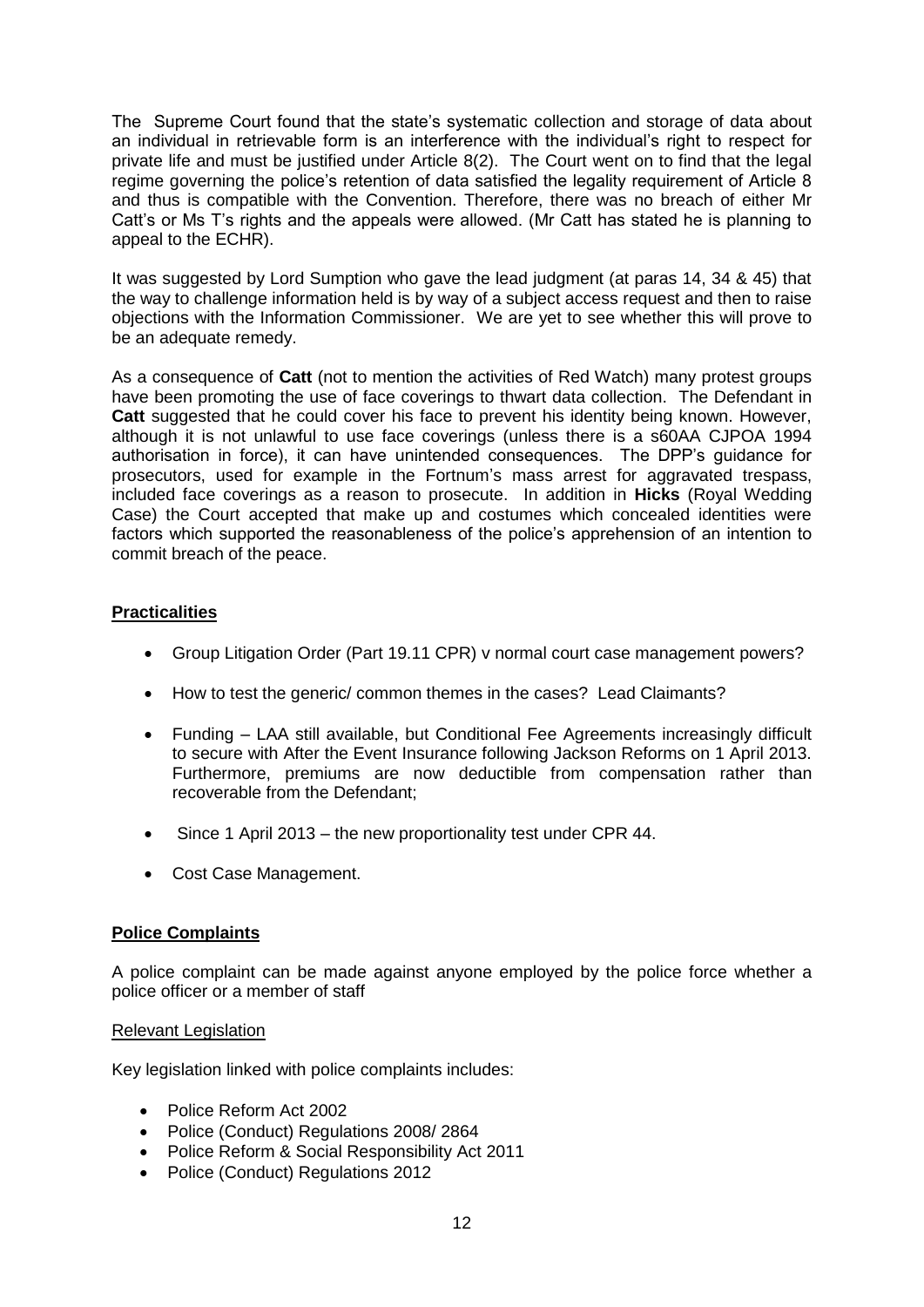- Police (Complaints and Misconduct) Regulations 2012
- The Police (Conduct) (Amendment) Regulations 2015 (2015/626)
- The IPCC (Complaints & Misconduct) 9Contractors) Regulations 2015

This is not an exhaustive list.

Revision of Statutory Guidance to Police Service on Handling of Complaint in May 2015 <https://www.ipcc.gov.uk/page/statutory-guidance>

### Time Limits

A police complaint must normally be pursued within one year of the protest or act complained of.

A Letter of Claim should trigger a 'misconduct review' under the Police Reform Act 2002 even when more than one year has passed (though the client may lose his appeal rights via this route).

#### Process

The Independent Police Complaints Commissioner (IPCC) oversees the police complaints system in England & Wales.

#### How Are Complaints Dealt With

- *1. Locally by the police force's own complaint department;*
- *2. Local investigation with terms of reference;*

Investigation by police force's own Professional Standards Department (PSD).

*3. Supervised IPCC Investigations:* 

Investigation carried out by police forces' Professional Standards Department (PSD) under their own direction and control. The IPCC will set out what the investigation should look at and receive the report when it is complete. There is a right to appeal to the IPCC following a supervised investigation;

*4. Managed IPCC Investigation:*

Investigation carried out by police force PSDs under the direction and control of the IPCC. No right of appeal to IPCC.

*5. Independent IPCC Investigation:*

Investigation carried out by IPCC and overseen by IPCC Commissioner. There is no right of appeal.

### When must a matter be referred to the IPCC?

The following complaints and conduct matters must be referred to the IPCC:

All death and serious injury (DSI) matters must be referred to the IPCC;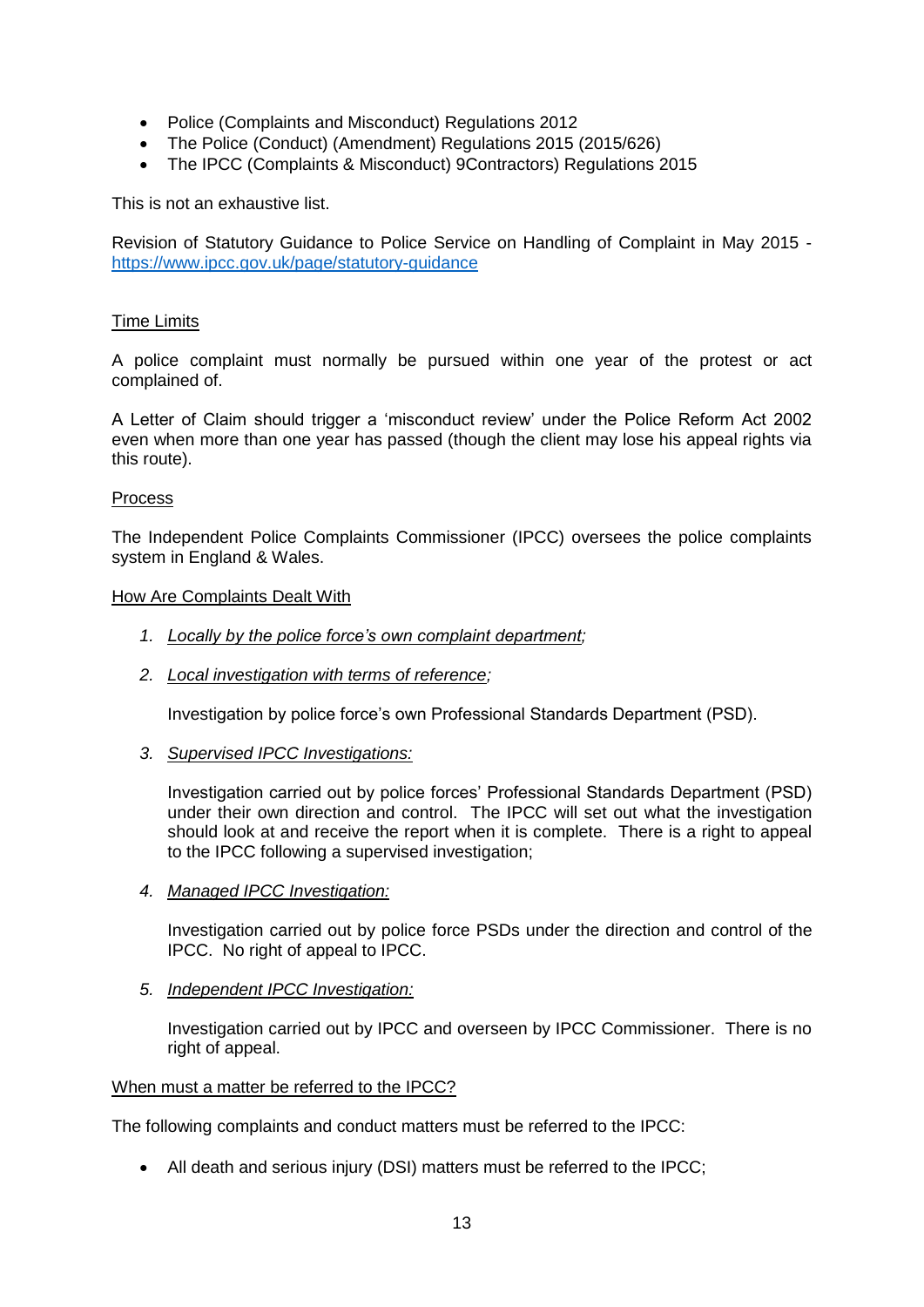- Serious assault;
- Serious sexual offence:
- Serious corruption:
- Criminal offence or behaviour that would led to misconduct proceedings and that is aggravated by discriminatory behaviour on the grounds of a person's race, sex, religion or other status identified in the IPCC Statutory Guidance;
- Certain types of criminal offence.

# Direction & Control

A direction and control complaint concerns the way a chief officer (or someone carrying out the chief officer's functions) carries out any of the following:

- 1. Operational management decisions including making general strategic decisions about how certain police powers should be exercised;
- 2. Drafting operational policing policies and the process leading to their approval;
- 3. Organisational decisions including how police resources are configured and organised, where officers or police staff should be located, how they should be managed;
- 4. General policing standards in the force.

A direction and control decision should be recorded, but are excluded from general appeal rights, with the exception of appeals made about of non-recording of the complaint.

#### Key Case

*R (on the application of North Yorkshire Police Authority) v IPCC [2010] EWHC 1690 (Admin):* Judgment provides guidance on what is direction and control.

#### Outcomes Following Police Complaint

- 1. *No action* complaint not upheld;
- *2. Management action (non-disciplinary);*
	- a. Show how behaviour fell short of expectations set out in the Standards of Professional Standards;
	- b. Identify expectations for future conduct;
	- c. Create an improvement plan;
	- d. Address any underlying causes of misconduct
- 3. *Misconduct Meeting*: Case to answer for misconduct

### *Outcomes*

- a. No action;
- b. Management advice specific advice given by supervisory or senior officer;
- c. Written warning (if further proven misconduct in preceding 12 months it will lead to (at least) a final written warning;
- d. Final written warning. Further proven misconduct in preceding 18 months leading to more than management advice will result in dismissal.

Max sanction – final written warning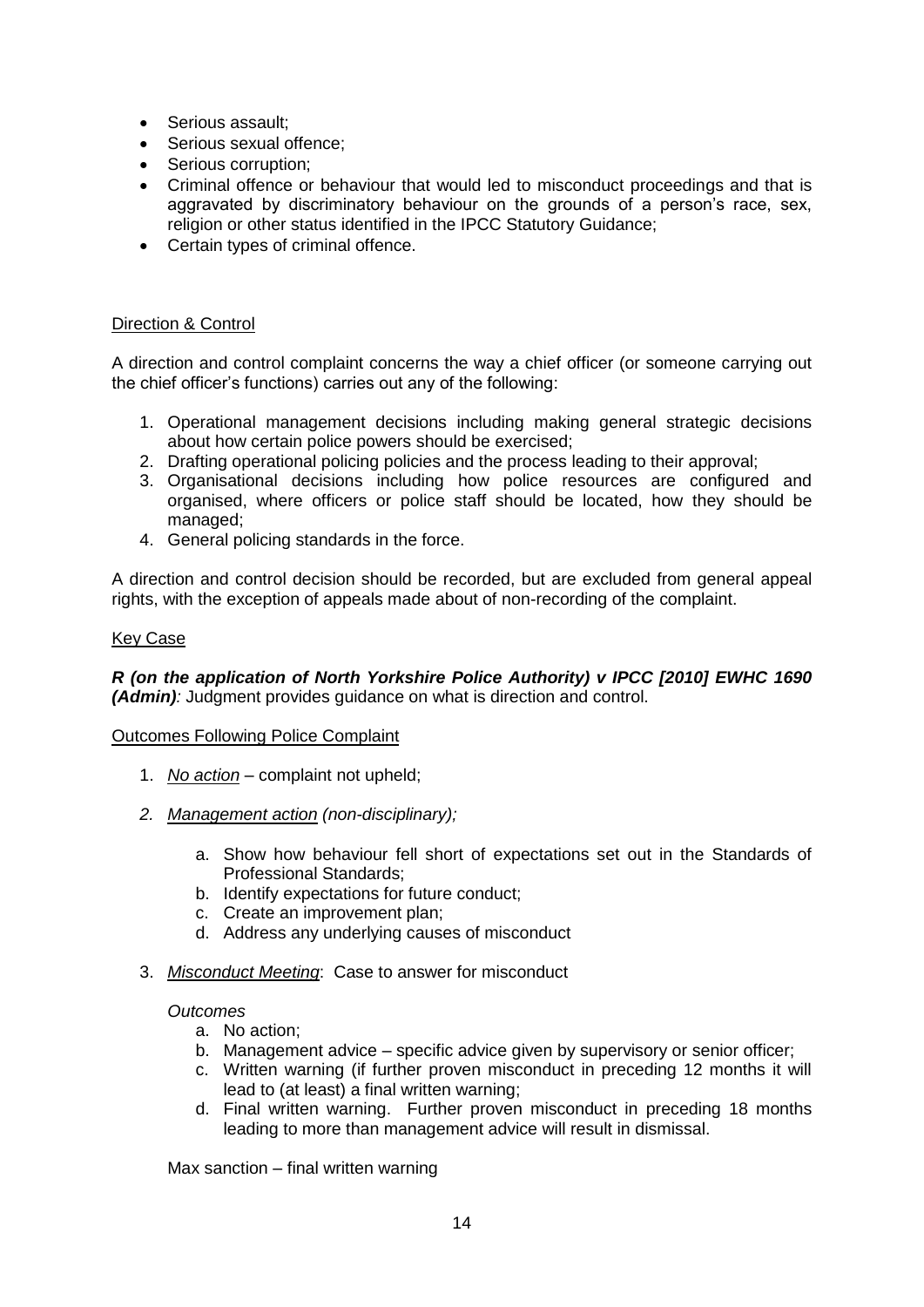4. *Misconduct Hearing:* Case to answer for gross misconduct;

# *Outcomes*

Same as misconduct meeting above plus:-

- a. Dismissal with notice;
- b. Dismissal without notice

Max Sanction: Dismissal without notice

- 5. *Unsatisfactory Performance Procedure (UPP):* This may be recommended or directed by IPCC if inability or failure to perform role to a satisfactory level, but no breach of Standards of Professional Behaviour.
- 6. *Learning*: learning outcome or recommendations for the police force.
- 7. *Referral to the CPS* to investigate criminal case against officer.

### Appeals

Appeals will either be dealt with by Chief Officer of the relevant Police Force or the Independent Police Complaints Commission (IPCC).

An appeal must be made within 28 days. This deadline is non extendable and is from date of decision NOT the date of receipt.

There is no right of appeal if it is a direction or control issue and following a managed or independent investigation.

#### Judicial Reviews

Relevant police forces and the IPCC can be challenged via judicial review in relation to their complaints procedure after all other avenues exhausted.

# Recent Key Cases

*R (on the application of Ben Hoare Bell Solicitors and others) v The Lord Chancellor [2015] EWHC 523 (Admin***):** Challenging legislation regarding the recoverability of prepermissions JR costs. After the claimants successful challenged the amendment to the legal aid scheme by the Civil Legal Aid (Remuneration) (Amendments) (No 3) Regulations 2014 SI 2014 No 607, the government rushed through on 27 March 2015, The Civil Legal Aid (Remuneration) (Amendments) Regulations 2015 providing payment at the pre-permissions stage in circumstances identified in the Court's judgment only.

*R (oao CC of West Yorkshire Police) v IPCC [2014] EWCA Civ 1367*: the Court of Appeal upheld the quashing of the report, confirming that when the IPCC is reporting on a 'special requirements' investigation, it should confine its conclusions to whether there is a case to answer against the officer rather than whether the officer's actions were substantively unlawful.

### Pros & Cons of Police Complaint

| Pros | Cons                                                                                                |
|------|-----------------------------------------------------------------------------------------------------|
|      | A complaint may assist with civil action. $A \mid t$ it is extremely rare disciplinary action to be |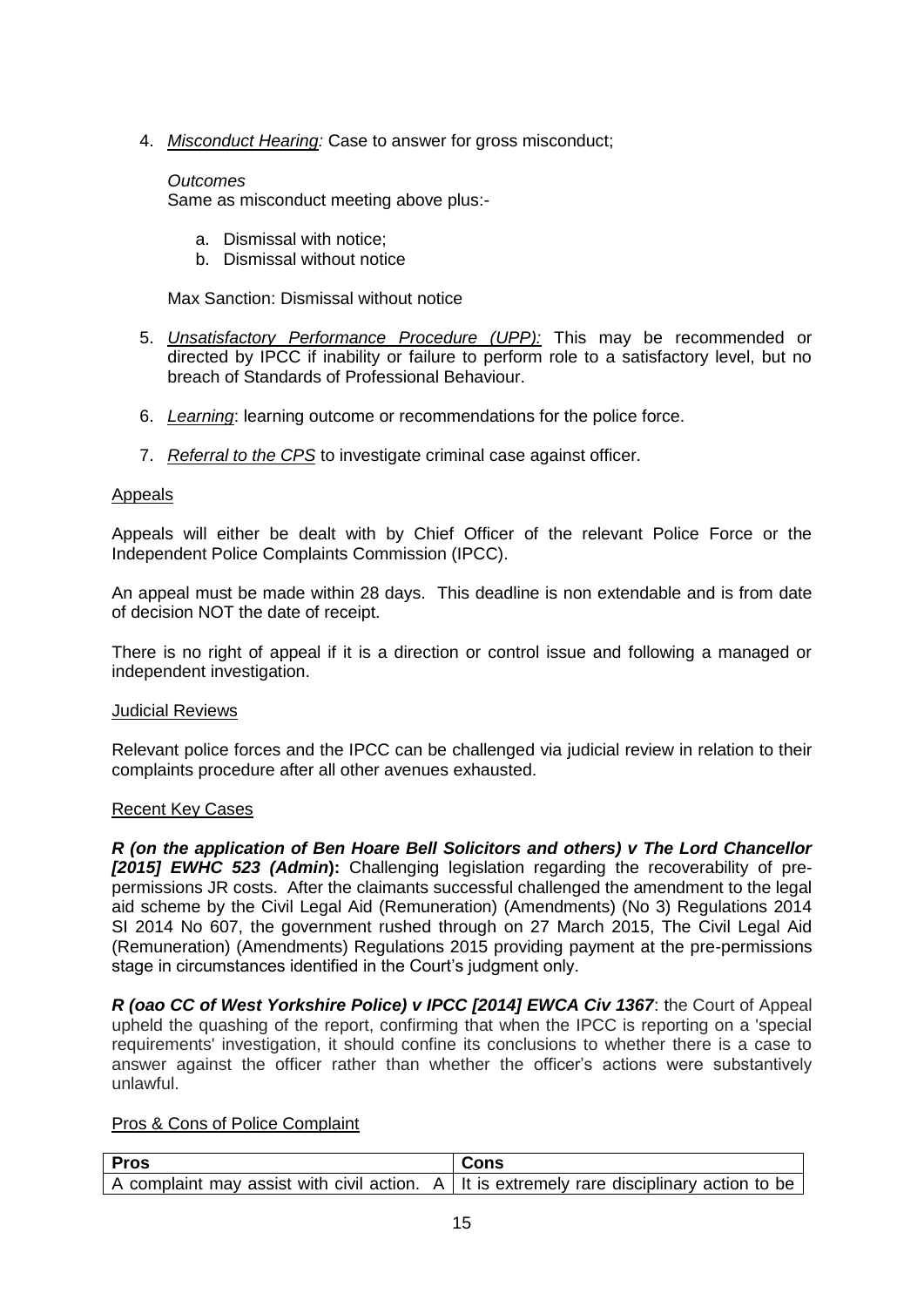| helpful outcome, although<br>not                                | taken following a complaint.                                                                                                                                                                                                                                                          |
|-----------------------------------------------------------------|---------------------------------------------------------------------------------------------------------------------------------------------------------------------------------------------------------------------------------------------------------------------------------------|
| determinative, may assist with the claim.                       | How independent and effective is the                                                                                                                                                                                                                                                  |
| Could lead to disciplinary action being<br>taken and an apology | complaints process?                                                                                                                                                                                                                                                                   |
|                                                                 | At a local level, you have the police<br>investigating the police.                                                                                                                                                                                                                    |
|                                                                 | Under Labour Election Manifesto, they<br>advocated<br>'new<br>Police<br>Standards<br>a<br>Authority will replace the discredited IPCC.'                                                                                                                                               |
|                                                                 | Investigators often still appear to be looking<br>for reasons not to uphold complaints with<br>some investigators trying to undermine<br>credibility of complainant/ witnesses                                                                                                        |
|                                                                 | The quality of the reports varies greatly.<br>Often complaints are referred back for re-<br>investigation on appeal.                                                                                                                                                                  |
|                                                                 | Depending on nature of complaint it may<br>come under 'direction and control 'criteria<br>and therefore the complainants' appeal<br>rights are limited.                                                                                                                               |
|                                                                 | Is a police complaint system, the best<br>mechanism<br>challenge the<br>to<br>overall<br>operational policing decisions at a protest?                                                                                                                                                 |
|                                                                 | You and your client have less control over<br>the police complaints process than civil<br>proceedings.                                                                                                                                                                                |
|                                                                 | The complainant may be asked to provide a<br>section 9 statement without full disclosure.                                                                                                                                                                                             |
|                                                                 | Lodging a police complaint could delay the<br>civil action for compensation. Often the civil<br>action will be stayed pending the outcome<br>of the police complaint, although there is<br>authority to suggest that a complaint and<br>civil action can run in tandem if there is no |
|                                                                 | prejudice Jefferson v Bhetcha [1979] 2<br>ALL ER 1119 followed in Abraham & Reid                                                                                                                                                                                                      |
|                                                                 | <b>Commissioner of Police</b><br>of the<br>Metropolis, unreported 18.01.04)                                                                                                                                                                                                           |
|                                                                 | Historically<br>resignations<br>the<br>during<br>complaints process to avoid misconduct<br>proceedings.                                                                                                                                                                               |

# Police Complaint Costs

There is conflicting decisions from the Supreme Court Cost Office on whether police complaint costs recoverable in a subsequent civil action:

# *Kerr and others v The Commissioner of Police of the Metropolis SCC0DOR500414, unreported*

# *Mullan v Chief Constable of Thames Valley Police [2009] 90140 (Costs): 7EC00188*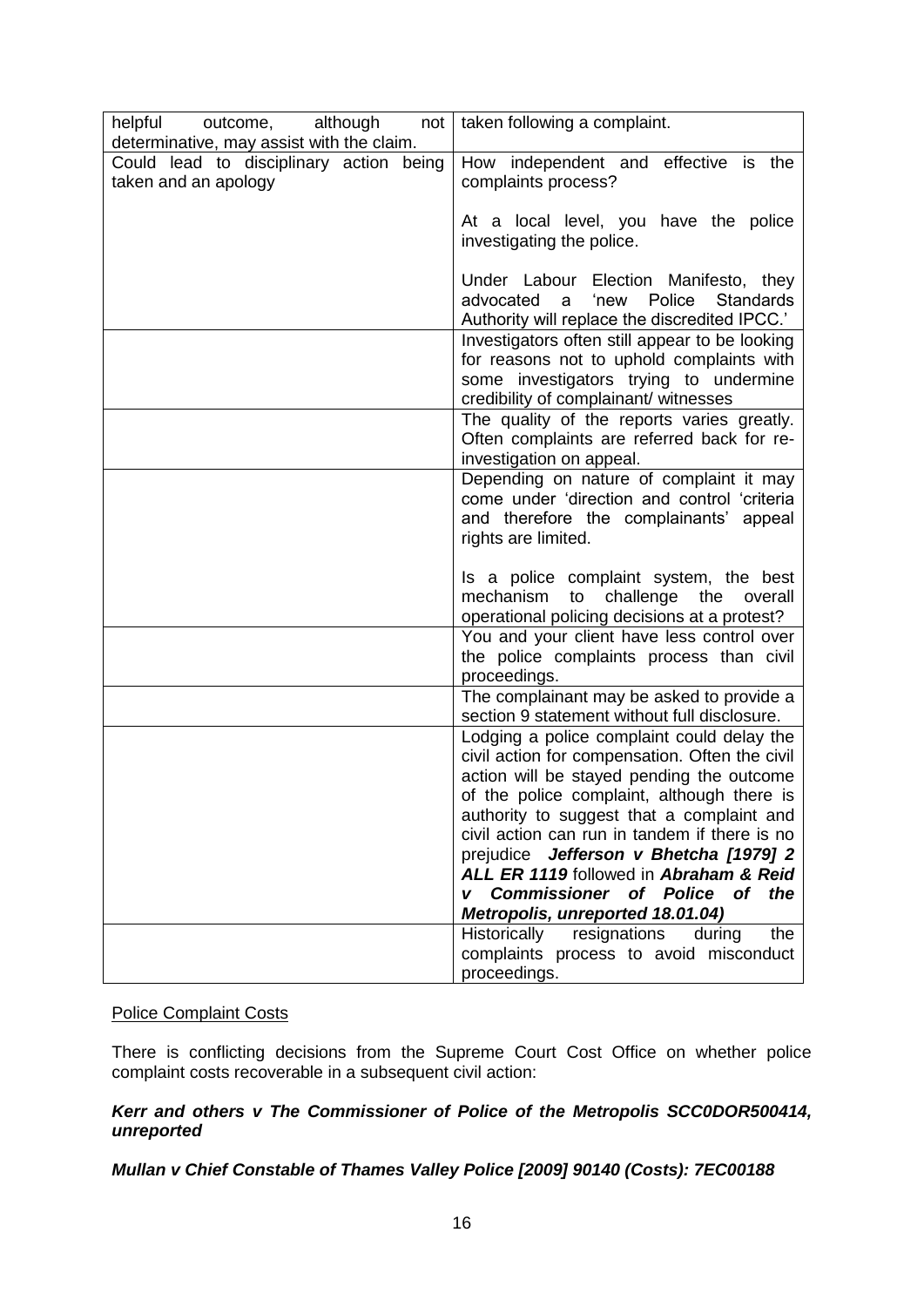### Proportionality – the new proportionality test?

Since 1 April 2013, Part 44.3(2)(a) of the CPR states: -

*'…only allow costs which are proportionate to the matters in issue. Costs which are disproportionate in amount may be disallowed or reduced even if they were reasonably or necessarily incurred'.*

This is potentially a relevant consideration for both you and your client. It is still too early to determine how the court will determine what is proportionate in action against the police cases.

### **Data Protection Act (DPA) 1998**

The Data Protection Act 1998 came into force on 1 March 2000 (mandatory right to see manual records came into force on 24 October 2011). The Data Protection Act controls how personal information is used by the relevant police force. This is a useful mechanism for a protester to ascertain what information the relevant police force holds on them.

The DPA regulates the means by which personal and sensitive data is processed by the police.

### Personal Data

The Act widely defines 'personal data': - Section 1(1)...

*"[D]ata which relate to a living individual who can be identified—*

- *(a) from those data, or*
- *(b) from those data and other information which is in the possession of, or is likely to come into the possession of, the data controller,*

*and includes any expression of opinion about the individual and any indication of the intentions of the data controller or any other person in respect of the individual;*

However, the Court of Appeal in *Durant v Financial Services Authority [2004] FSR 28***,**  have sought to narrow the definition of personal data.

#### Sensitive Personal Data

This is particular relevant for protest cases.

*Section 2 'sensitive personal data' means personal data consisting of information as to –*

- *(a) the racial or ethnic origin of the data subject,*
- *(b) his political opinions,*
- *(c) his religious beliefs or other beliefs of a similar nature,*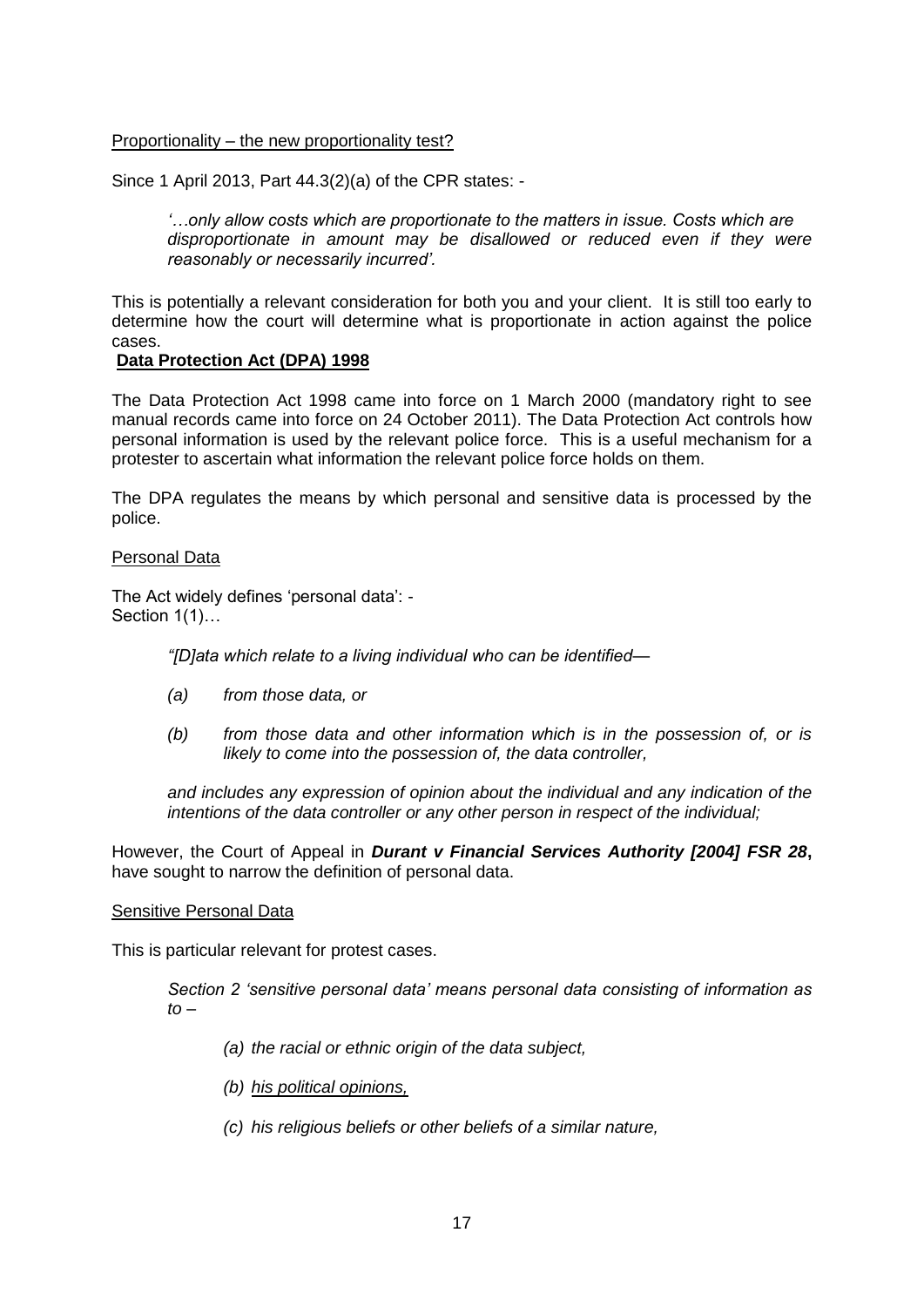- *(d) whether he is a member of a trade union (within the meaning of the Trade Union and Labour Relations (Consolidation) Act 1992),*
- *(e) his physical or mental health or condition,*
- *(f) his sexual life,*
- *(g) the commission or alleged commission by him of any offence, or*
- *(h) any proceedings for any offence committed or alleged to have been committed by him, the disposal of such proceedings or the sentence of any court in such proceedings.*

#### Data Protection Act Principles

Section 4(4) imposes a duty on the relevant police force to comply with the 8 Data Protection Act Principles set out in Schedule 1. They include: -

- 1 FAIR & LAWFUL: *Personal data shall be processed fairly and lawfully and, in particular, shall not be processed unless—*
	- *(a) at least one of the conditions in Schedule 2 is met, and*
	- *(b) in the case of sensitive personal data, at least one of the conditions in Schedule 3 is also met.*
- 2 PURPOSES: *Personal data shall be obtained only for one or more specified and lawful purposes, and shall not be further processed in any manner incompatible with that purpose or those purposes.*
- 3 ADEQUACY: *Personal data shall be adequate, relevant and not excessive in relation to the purpose or purposes for which they are processed.*
- *4* ACCURACY: *Personal data shall be accurate and, where necessary, kept up to date.*
- *5* RETENTION: *Personal data processed for any purpose or purposes shall not be kept for longer than is necessary for that purpose or those purposes.*
- *6* RIGHTS: *Personal data shall be processed in accordance with the rights of data subjects under this Act.*
- *7* SECURITY*: Appropriate technical and organisational measures shall be taken against unauthorised or unlawful processing of personal data and against accidental loss or destruction of, or damage to, personal data.*
- *8* INTERNATIONAL: *Personal data shall not be transferred to a country or territory outside the European Economic Area unless that country or territory ensures an adequate level of protection for the rights and freedoms of data subjects in relation to the processing of personal data.*

Rights of Access to Personal Data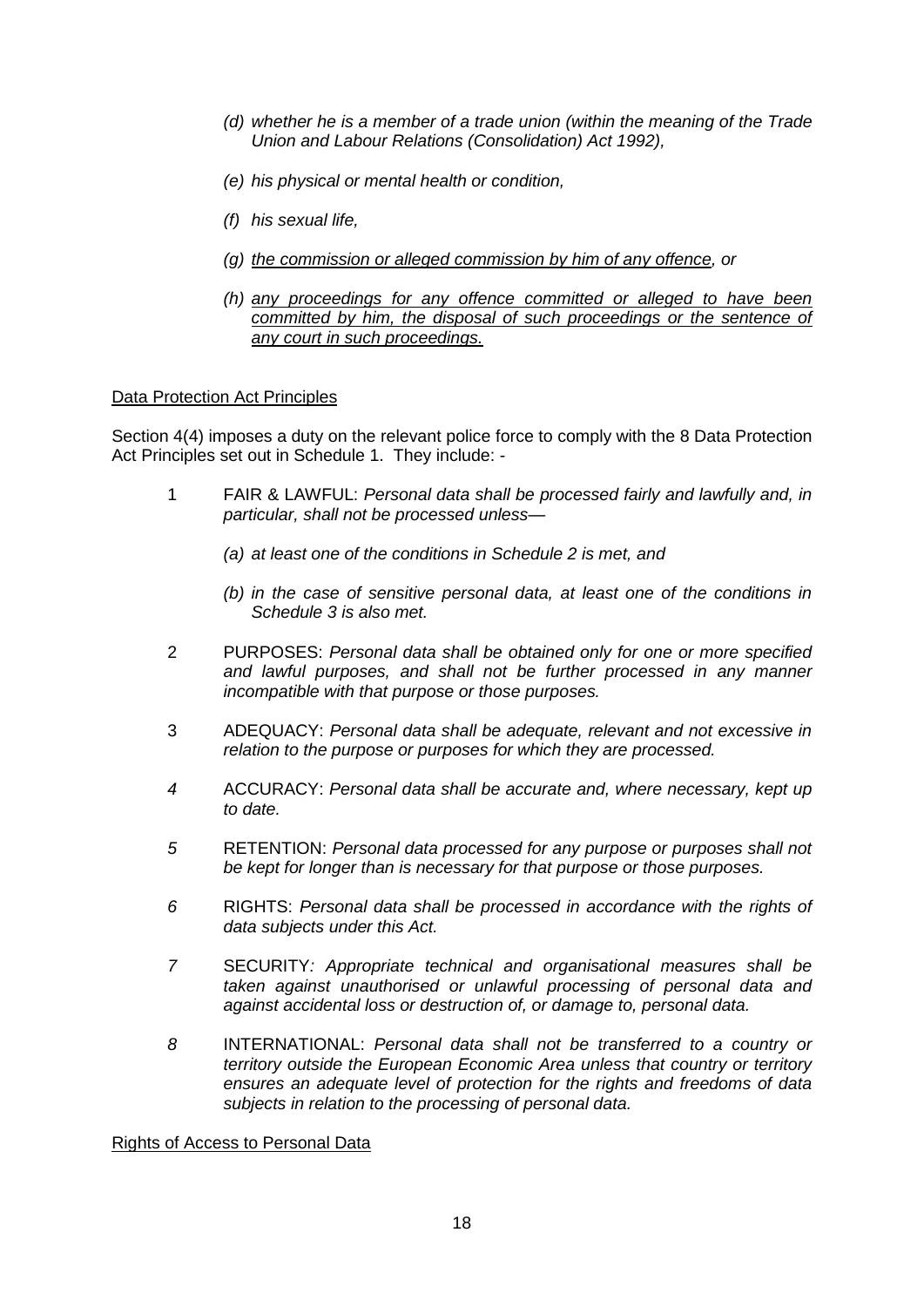Section 7 governs the right of access to personal data held by the police. A DPA request should also be made to ACRO Criminal Records Office, who provide subject access disclosures from the Police National Computer (PNC) on behalf of most police forces in England and Wales (including British Transport Police) [https://www.acro.police.uk/subject\\_access.aspx](https://www.acro.police.uk/subject_access.aspx)

# The Process

Under the DPA an individual is entitled upon written application and payment of a £10 fee to be informed if any personal data is being processed. If such information is being processed (and subject to certain exemptions), the individual is entitled to know: -

- Description of the data being processed;
- Purpose of which they are being processed;
- The identity of the person(s) to whom the information is or may be disclosed to.

This information should be provided within 40 days of the request.

The police force can refuse to disclose information that may lead to the identification of a third party. In such circumstances, the police force can only disclose such information with the consent of the third party or if it is deemed reasonable to comply without seeking their consent.

If a DPA subject access request is refused under section 7, the individual can make an application to the court.

### **Exemptions**

Under Part IV processing of personal data for certain purposes are exempt from some of the principles set out in Schedule 1 and from disclosure under section 7. The section 28 exemption is in relation to national security.

Under section 29, the police are exempt from the first data protection principle if the purpose of processing the data is for: -

- Prevention or detection of crime:
- Apprehension or prosecution of offenders

Although the police still need to fulfil the conditions in Schedule 2 and/ or 3.

Under Schedule 2, the police are most likely to rely on: -

- For the administration of justice;
- For the exercise of any function conferred on a person by an enactment;
- For the exercise of any functions of a public nature exercised in the public interest;
- Apprehension or prosecution of offenders

Under Schedule 3, the police are most likely to rely on:

 In order to protect the vital interests of the data subject or another person, in a case where: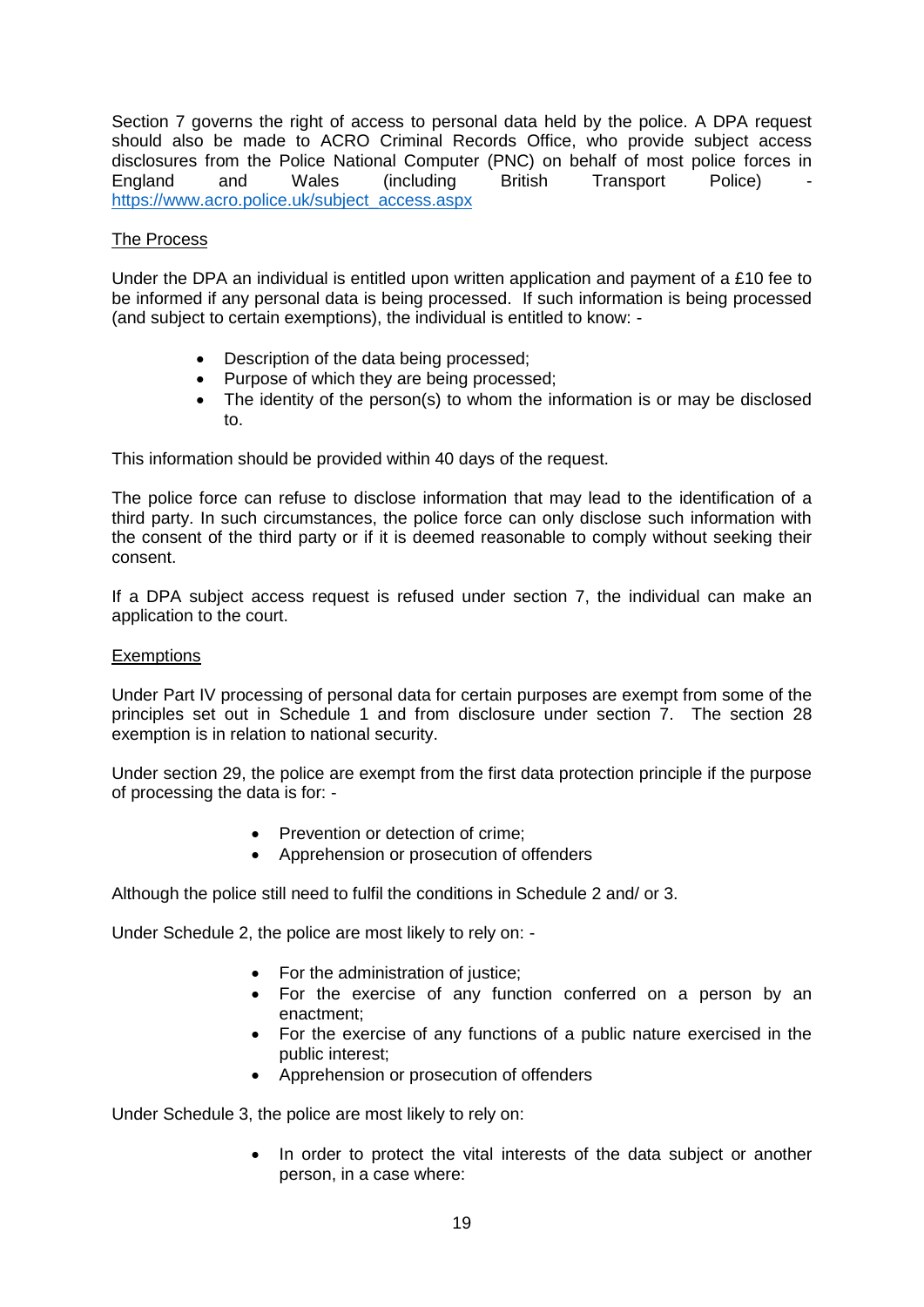- o Consent cannot be given by or on behalf of the data subject; or
- o The police cannot be reasonably expected to obtain the consent of the data subject (i.e. third party);
- In order to protect the vital interests of another person.

### **Compensation**

Under section 13 DPA 1998: -

- *(1) An individual who suffers damage by reason of any contravention by a data controller of any of the requirements of this Act is entitled to compensation from the data controller for that damage.*
- *(2) An individual who suffers distress by reason of any contravention by a data controller of any of the requirements of this Act is entitled to compensation from the data controller for that distress if—*
	- *(a) the individual also suffers damage by reason of the contravention, or*
	- *(b) the contravention relates to the processing of personal data for the special purposes.*
- *(3) In proceedings brought against a person by virtue of this section it is a defence to prove that he had taken such care as in all the circumstances was reasonably required to comply with the requirement concerned.*

A distinction is drawn between a breach of a requirement which causes damage and a breach that causes distress. Most claimants are unlikely to recover compensation for distress under s.13(2)(b) since this only covers contraventions relating to journalism, artistic and literary purposes (section 3).

In *Johnson v MDU [2006] EWHC 321 (Ch),* it was held that s.13(1) was only intended to cover pecuniary loss arising from a DPA breach. However if pecuniary losses can be established this enables non pecuniary losses to be claimed too.

#### Interplay with DPA and Article 8 ECHR

There is overlap with DPA and Article 8 ECHR right to private and family life. If both an Article 8 ECHR and DPA claim pursued in parallel it may not necessary to establish a financial loss to pursue a successful claim.

#### Limitation

A DPA claim should be brought within six years of the breach unless there is a personal injury (i.e. psychiatric) claim and limitation reduces to three years.

A Human Rights Act claim should be brought within one year or such longer period as the court considers equitable having regard to all the circumstances.

#### Rectification, Blocking, Erasure and Destruction

Under section 14 DPA, where the court is satisfied that the data is inaccurate, the court may order the data to be rectified, blocked, erased or destroyed.

Information Commissioner's Office (ICO)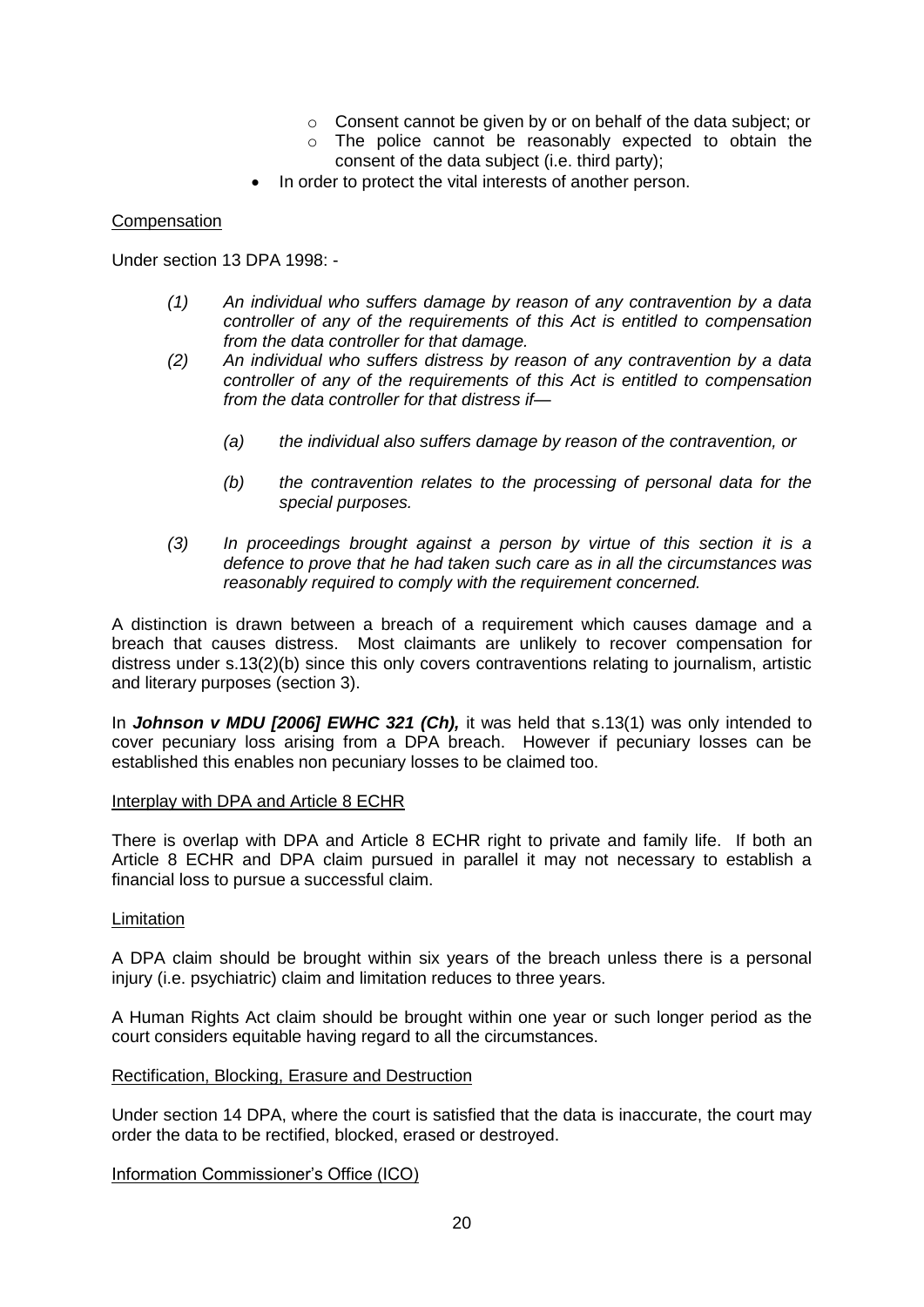Concerns regarding data protection breaches can be reported to the Information Commissioner's Office (ICO). This should normally be done within three months.

The ICO cannot pay out compensation but under section 55A to 55E of the DPA 1998, introduced by the Criminal Justice & Immigration Act 2008, the Information Commissioner, may, in certain circumstances, serve a monetary penalty notice on a data controller. This will not exceed £500,000 and payment is made to the Consolidated Fund owned by HM Treasury.

For the ICO's guidance about the issue of monetary penalties - [https://ico.org.uk/media/for](https://ico.org.uk/media/for-organisations/documents/1043720/ico-guidance-on-monetary-penalties.pdf)[organisations/documents/1043720/ico-guidance-on-monetary-penalties.pdf.](https://ico.org.uk/media/for-organisations/documents/1043720/ico-guidance-on-monetary-penalties.pdf)

The ICO can also issue undertakings, enforcement notices and prosecutions in relation to DPA breaches and monitors data breach trends each quarter including police and criminal records.

### Relevant & Recent Case Law

On 18 May 2015, the ICO issued South Wales Police with a £160,000 fine for losing a video recording which formed part of the evidence in a sexual abuse case. For further information including the monetary penalty notice - [https://ico.org.uk/action-weve](https://ico.org.uk/action-weve-taken/enforcement/south-wales-police/)[taken/enforcement/south-wales-police/](https://ico.org.uk/action-weve-taken/enforcement/south-wales-police/)

*Anthony Crook v Chief Constable of Essex Police [2015] EWHC 988 (QB***):** DPA and Art 8 ECHR claim for compensation after Essex Police issued a press release of 10 most wanted suspects including a photo of the claimant, against whom rape allegations had been made. The Court found this was not necessary nor proportionate. The proportionate response would have been to release the claimant's name and say that the police wanted to contact him. The claimant was awarded £67,750 compromising of £57,750 loss of earnings over an 18 month period in the financial sector, £5,000 psychiatric claim, £2,000 basic damages for the breach and £3,000 aggravated damages. This may be potential relevant to how police circulate information on protesters in the future.

*R (on the application of Catt) v Commissioner of the Metropolis & Anor: R (on the application of T) v Commissioner of Police of the Metropolis [2015] UKSC 9:* See above.

#### **Freedom of Information Act (FOIA) 2000**

The Freedom of Information Act 2000 was passed on 30 November 2000 and came into force on 1 January 2005. It creates a general right of access to information held by public authorities including the police.

Any person can make a request for information and there is a presumption of disclosure.

- *s.1(1) Any person making a request for information to a public authority is entitled*
- *(a) to be informed in writing by the public authority whether it holds information of the description specified in the request, and*
- *(b) if that is the case, to have that information communicated to him.*

In the Upper Tribunal decision *in Independent Parliamentary Standards Authority (IPSA) v Information Commissioner and Leapman UKUT 0033 (ACC) (23.01.2014***)** there was a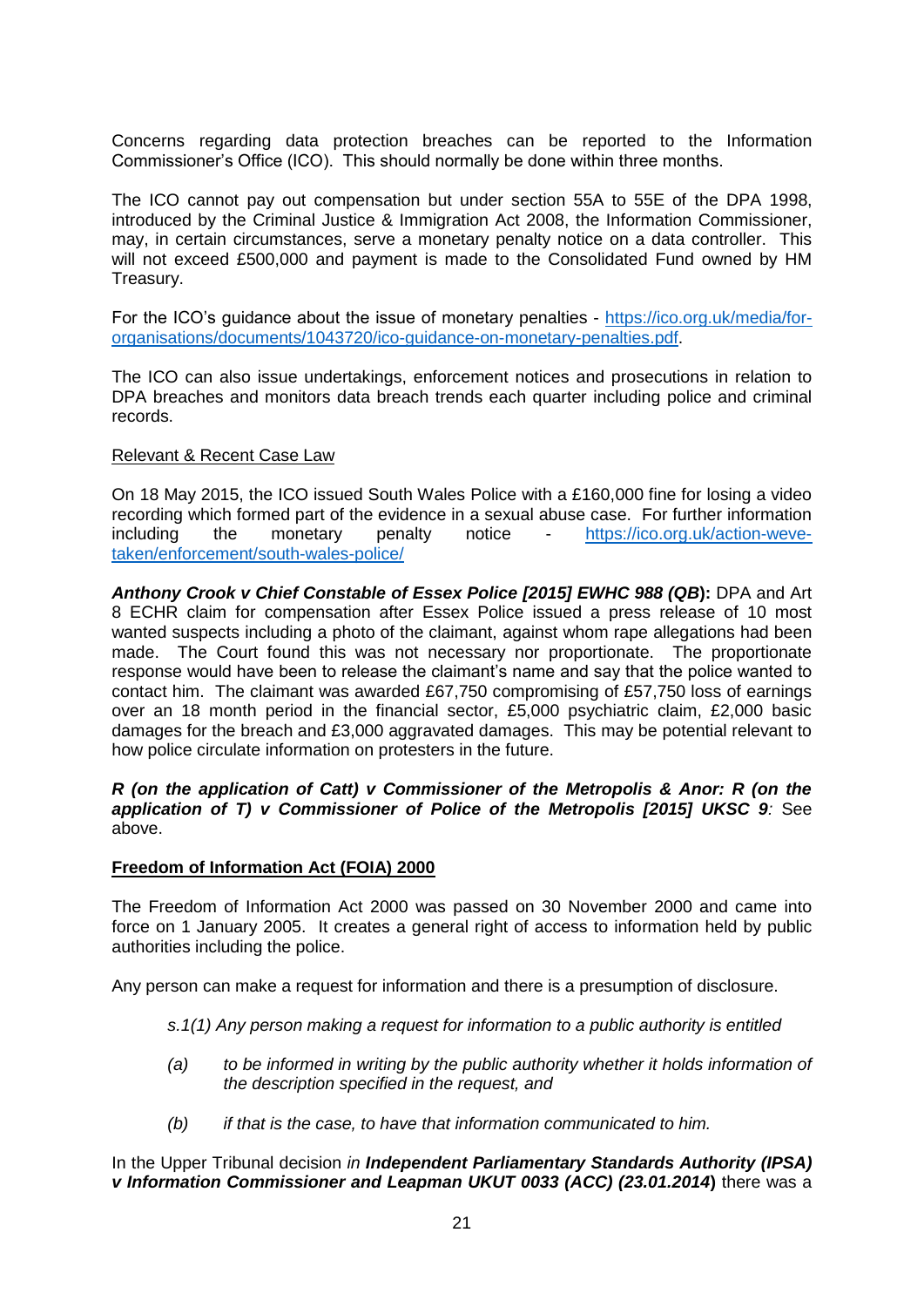broad interpretation of what constituted 'recorded information.' This is reflected in the Information Commissioner's Offices Guidance – [www.ico.org.uk.](http://www.ico.org.uk/)

### Refusal to provide information

A request under FOI can be refused on following grounds:

- Proportionality: It would cost too much or take too much staff time to deal with the request;
- The request is vexatious:
- The request repeats a previous request from the same person.

# **Exemptions**

- Part II FOIA 2012 lists exempt information including:
	- 21: Information accessible to applicant by other means (i.e. civil litigation);
	- 24: National Security;
	- 30: Investigation and proceedings conducted by public authorities this includes criminal and civil court proceedings;
	- 31: Law Enforcement.
- Exemptions tend to be 'class based' (i.e. a specific types of categories or information) or prejudice-based (i.e. prejudicing law enforcement/ ongoing criminal proceedings);

S.2(1) states that: -

*Where any provision of Part II states that the duty to confirm or deny does not arise in relation to any information, the effect of the provision is that where either –*

- *(a) The provision confers absolute exemption; or*
- *(b) In all the circumstances of the case, the public interest in maintaining the exclusion of the duty to confirm or deny outweighs the public interest in disclosing whether the public authority holds the information.*

#### Neither Confirm nor Deny Response

 'Neither Confirm nor Deny' – if it would lead to sensitive or potentially damaging information being released that falls under an exemption under the FOIA.

# Fee

The police can charge a fee for complying with a FOIA request – s.9 FOIA 2000

#### Failure to comply with FOIA

The Information Commissioner's Office (ICO) has a general duty to investigate complaints from members of the public who believes an authority such as the police has failed to respond correctly to a request for information.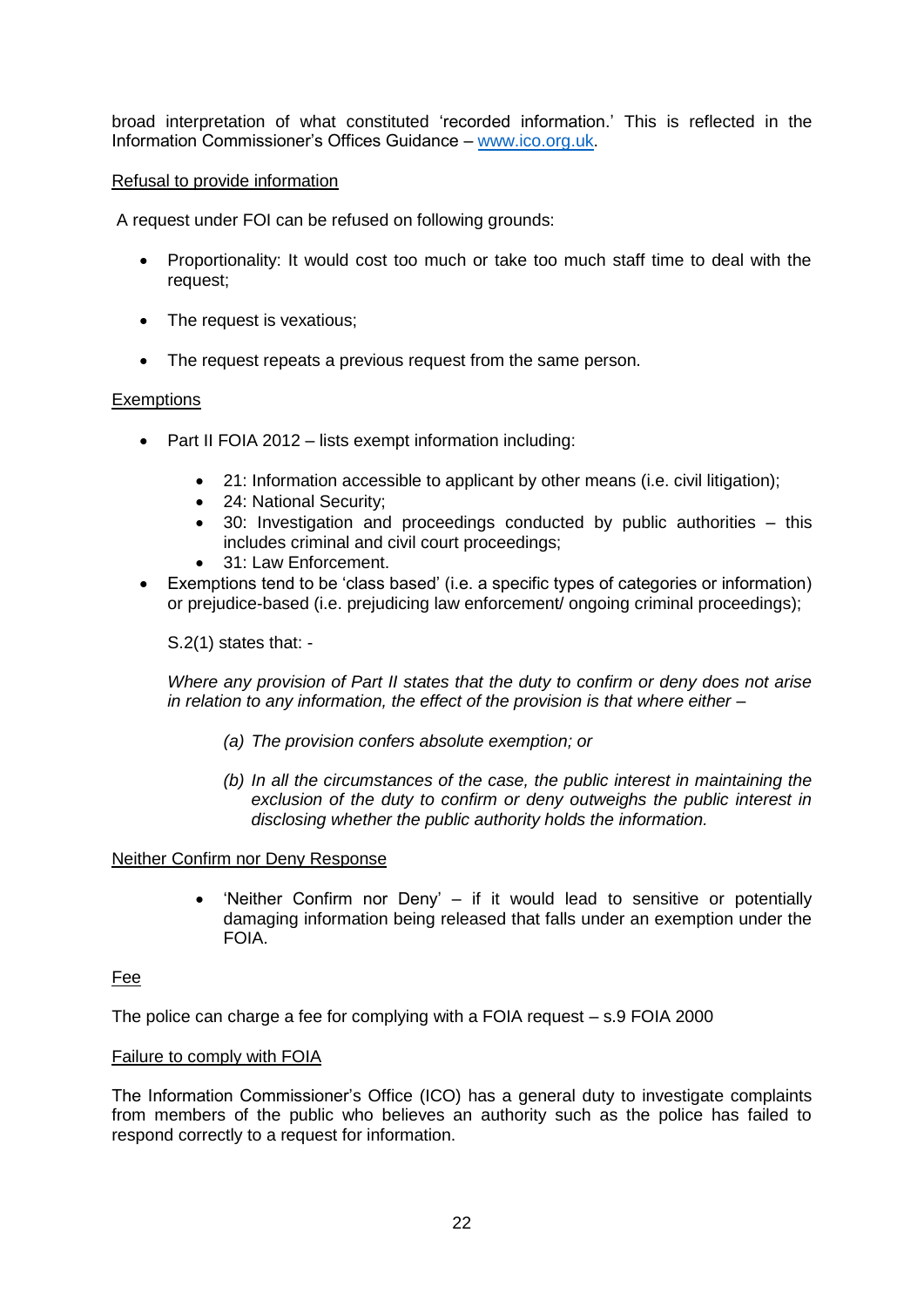If the complaint is not resolved informally, the ICO will issue a decision note. If it is found that the relevant police force has breached the Act a decision notice will be issued. The ICO appears to have more powers conferred to it under the DPA than the FOIA.

# Reform?

**Financial Times 21.06.15: Gove plans freedom of information crackdown** <http://www.ft.com/cms/s/0/3e10b852-15d2-11e5-a58d-00144feabdc0.html#axzz3dtdwoKjW>

# **Now and the Future**

Undercover Policing of Protest Groups

- Critical HMIC Report 14 October 2014: An inspection of undercover policing in England and Wales - [http://www.justiceinspectorates.gov.uk/hmic/wp](http://www.justiceinspectorates.gov.uk/hmic/wp-content/uploads/an-inspection-of-undercover-policing-in-england-and-wales.pdf)[content/uploads/an-inspection-of-undercover-policing-in-england-and-wales.pdf;](http://www.justiceinspectorates.gov.uk/hmic/wp-content/uploads/an-inspection-of-undercover-policing-in-england-and-wales.pdf)
- Ongoing litigation relating to undercover police infiltrating protest groups;
- Public Enquiry in relation to undercover policing (Lawrence Family and others).

### Further Funding Cuts?

- The Conservatives Manifesto '*We will continue to review our legal aid systems, so they can continue to provide access to justice in an efficient way.'*
- Prior the Election the Conservatives announced £12bn welfare cuts further information – The Independent 21.06.15: Welfare cuts of £12bn to be announced in the next Budget – [http://www.google.co.uk/url?sa=t&rct=j&q=&esrc=s&source=web&cd=7&ved=0CEEQ](http://www.google.co.uk/url?sa=t&rct=j&q=&esrc=s&source=web&cd=7&ved=0CEEQFjAG&url=http%3A%2F%2Fwww.independent.co.uk%2Fnews%2Fuk%2Fpolitics%2Fwelfare-cuts-of-12bn-to-be-announced-in-the-next-budget-10334565.html&ei=A3GJVbyhIYSzsQGhr4CQBg&usg=AFQjCNGUQY7af9nNkwE8aAc-l5nevb5q_Q&bvm=bv.96339352,d.bGg) [FjAG&url=http%3A%2F%2Fwww.independent.co.uk%2Fnews%2Fuk%2Fpolitics%2](http://www.google.co.uk/url?sa=t&rct=j&q=&esrc=s&source=web&cd=7&ved=0CEEQFjAG&url=http%3A%2F%2Fwww.independent.co.uk%2Fnews%2Fuk%2Fpolitics%2Fwelfare-cuts-of-12bn-to-be-announced-in-the-next-budget-10334565.html&ei=A3GJVbyhIYSzsQGhr4CQBg&usg=AFQjCNGUQY7af9nNkwE8aAc-l5nevb5q_Q&bvm=bv.96339352,d.bGg) [Fwelfare-cuts-of-12bn-to-be-announced-in-the-next-budget-](http://www.google.co.uk/url?sa=t&rct=j&q=&esrc=s&source=web&cd=7&ved=0CEEQFjAG&url=http%3A%2F%2Fwww.independent.co.uk%2Fnews%2Fuk%2Fpolitics%2Fwelfare-cuts-of-12bn-to-be-announced-in-the-next-budget-10334565.html&ei=A3GJVbyhIYSzsQGhr4CQBg&usg=AFQjCNGUQY7af9nNkwE8aAc-l5nevb5q_Q&bvm=bv.96339352,d.bGg)[10334565.html&ei=A3GJVbyhIYSzsQGhr4CQBg&usg=AFQjCNGUQY7af9nNkwE8a](http://www.google.co.uk/url?sa=t&rct=j&q=&esrc=s&source=web&cd=7&ved=0CEEQFjAG&url=http%3A%2F%2Fwww.independent.co.uk%2Fnews%2Fuk%2Fpolitics%2Fwelfare-cuts-of-12bn-to-be-announced-in-the-next-budget-10334565.html&ei=A3GJVbyhIYSzsQGhr4CQBg&usg=AFQjCNGUQY7af9nNkwE8aAc-l5nevb5q_Q&bvm=bv.96339352,d.bGg) [Ac-l5nevb5q\\_Q&bvm=bv.96339352,d.bGg](http://www.google.co.uk/url?sa=t&rct=j&q=&esrc=s&source=web&cd=7&ved=0CEEQFjAG&url=http%3A%2F%2Fwww.independent.co.uk%2Fnews%2Fuk%2Fpolitics%2Fwelfare-cuts-of-12bn-to-be-announced-in-the-next-budget-10334565.html&ei=A3GJVbyhIYSzsQGhr4CQBg&usg=AFQjCNGUQY7af9nNkwE8aAc-l5nevb5q_Q&bvm=bv.96339352,d.bGg)
- 21 June 2015 'end austerity now' march in Central London more protests?

#### Scrapping the Human Rights Act

**•** The Conservative Manifesto: *'We will scrap Labour's Human Rights Act and introduce a British Bill of Rights which*  will restore common sense to the application of human rights in the UK. The Bill will *remain faithful to the basic principles of human rights, which we signed up to the original European Convention on Human Rights.'*

*'Curtail the role of the European Court of Human Rights, so that foreign criminals can be more easily deported from Britain.'* 

 Queen's Speech 27.05.15 – '*my government will bring forward proposals for a British Bill of Rights.'*